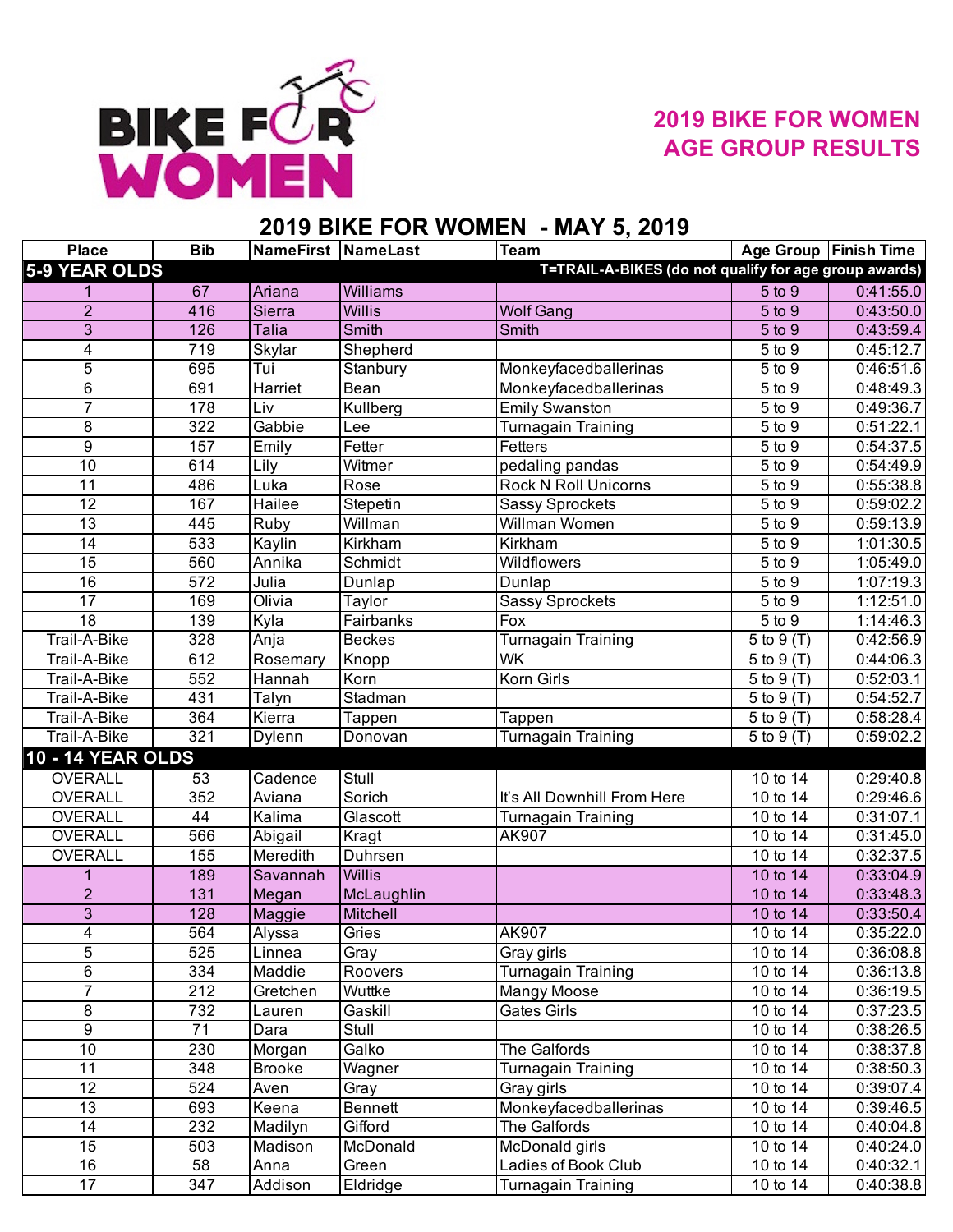| <b>Place</b>             | <b>Bib</b>       | NameFirst NameLast |                             | Team                        |                                    | Age Group   Finish Time |
|--------------------------|------------------|--------------------|-----------------------------|-----------------------------|------------------------------------|-------------------------|
| 18                       | 355              | Ana                | Kroona                      | It's All Downhill From Here | 10 to 14                           | 0.40:47.8               |
| $\overline{19}$          | 504              | Audrey             | McDonald                    | McDonald girls              | 10 to 14                           | 0:41:38.8               |
| $\overline{20}$          | 616              | <b>Kelsey</b>      | $\overline{\mathsf{Smith}}$ | <b>CDN Girls</b>            | 10 to 14                           | 0:41:56.0               |
| $\overline{21}$          | 549              | Grace              | Korn                        | Korn Girls                  | 10 to 14                           | 0:42:56.0               |
| $\overline{22}$          | 356              | Alexa              | <b>Blakey</b>               | It's All Downhill From Here | 10 to 14                           | 0:43:22.2               |
| $\overline{23}$          | 666              | Melissa            | Todd                        | Toddgirls                   | 10 to 14                           | 0:44:04.1               |
| $\overline{24}$          | 166              | Hannah             | Stepetin                    | <b>Sassy Sprockets</b>      | 10 to 14                           | 0:44:58.2               |
| 25                       | 192              | Ellie              | Cutting                     | The Cutting Edge            | 10 to 14                           | 0:44:58.9               |
| 26                       | 433              | Danielle           | Potton                      | WardPotten                  | $\overline{10}$ to 14              | 0:45:11.9               |
| $\overline{27}$          | 444              | Harper             | Willman                     | Willman Women               | 10 to 14                           | 0:46:08.9               |
| $\overline{28}$          | 153              | Madelin            | Lowen                       |                             | 10 to 14                           | 0:46:29.5               |
| $\overline{29}$          | 357              | EIIa               | <b>Blakey</b>               | It's All Downhill From Here | 10 to 14                           | 0:46:51.2               |
| 30                       | 368              | Henry              | Ash                         | <b>Team Sloth</b>           | 10 to 14                           | 0:46:56.0               |
| $\overline{31}$          | 331              | Ava                | Huey                        | Turnagain Training          | 10 to 14                           | 0:48:32.3               |
| $\overline{32}$          | 415              | Isabel             | Perez-Verdia                | <b>Wolf Gang</b>            | 10 to 14                           | 0:48:48.0               |
| 33                       | 700              | Adeline            | Bell                        |                             | 10 to 14                           | 0:48:52.1               |
| $\overline{34}$          | 329              | Avery              | Reger                       | Turnagain Training          | 10 to 14                           | 0:49:13.9               |
| 35                       | $\overline{378}$ | Wren               | Mowery                      | The Little Birds            | 10 to 14                           | 0:49:34.1               |
| 36                       | 682              | Alexis             | Collins                     | Soldotna Sprockettes        | 10 to 14                           | 0:50:22.0               |
| $\overline{37}$          | 619              | Madison            | Chaitoff                    | Lake Hood                   | 10 to 14                           | 0:50:41.4               |
| $\overline{38}$          | 590              | Bella              | Bohn                        |                             | 10 to 14                           | 0:51:23.1               |
| 39                       | 342              | Julia              | Timm                        | Turnagain Training          | 10 to 14                           | 0:51:44.3               |
| 40                       | 422              | Jade               | <b>Butterfield</b>          |                             | 10 to 14                           | 0:52:02.0               |
| $\overline{41}$          | 550              | Allison            | Korn                        | Korn Girls                  | 10 to 14                           | 0:52:52.3               |
| 42                       | 474              | Abigail            | O'Malley                    | Spin Sistas                 | $\overline{10}$ to $\overline{14}$ | 0:52:58.7               |
| 43                       | 336              | Charlotte          | Griffith                    | <b>Turnagain Training</b>   | $\overline{10}$ to $\overline{14}$ | 0:53:21.1               |
| 44                       | 735              | EIIa               | Church                      | <b>Team Church</b>          | 10 to 14                           | 0:55:35.9               |
| 45                       | 510              | Kristina           | Kagerer                     | Kristina's Biking Buddies   | 10 to 14                           | 0:56:18.5               |
| 46                       | 729              | Amelia             | Marshburn                   |                             | 10 to 14                           | 0:57:14.1               |
| $\overline{47}$          | 604              | Jaide              | Campbell                    | Me and My Girls             | $\overline{10}$ to 14              | 0:57:59.0               |
| $\overline{48}$          | 667              | Deborah            | Todd                        | Toddgirls                   | 10 to 14                           | 1:03:00.4               |
| 49                       | 605              | Jordan             | Campbell                    | Me and My Girls             | 10 to 14                           | 1:12:54.7               |
| 50                       | 299              | Anika              | <b>Biss</b>                 | <b>Mountain Mamas</b>       | 10 to 14                           | 1:22:48.7               |
| <b>15 - 19 YEAR OLDS</b> |                  |                    |                             |                             |                                    |                         |
| OVERALL                  | 19               | Ellie              | Mitchell                    |                             | 15 to 19                           | 0:24:06.6               |
| $\mathbf{1}$             | 11               | Quincy             | <b>Donley</b>               |                             | 15 to 19                           | 0:26:05.7               |
| $\overline{2}$           | 273              | Maja               | Lapkass                     |                             | 15 to 19                           | 0:27:40.3               |
| 3                        | 35               | Mazzy              | Jackson                     |                             | 15 to 19                           | 0:28:10.3               |
| $\overline{4}$           | 456              | lvy                | Eski                        | Team Eski                   | 15 to 19                           | 0:29:48.4               |
| 5                        | 26               | Ashley             | <b>Hicks</b>                |                             | 15 to 19                           | 0:30:31.5               |
| 6                        | 251              | Madeline           | Bingham                     |                             | 15 to 19                           | 0:31:09.8               |
| $\overline{7}$           | 567              | Hannah             | Kragt                       | AK907                       | 15 to 19                           | 0:31:23.8               |
| 8                        | 350              | Heather            | <b>Dollick</b>              | Turnagain Training          | 15 to 19                           | 0:31:24.9               |
| $\overline{9}$           | 142              | Molly              | McLaughlin                  |                             | 15 to 19                           | 0:32:01.5               |
| 10                       | 124              | Kaylee             | Merrill                     | K <sub>2</sub>              | 15 to 19                           | 0:36:01.0               |
| $\overline{11}$          | 290              | Madalyn            | Gaither                     |                             | 15 to 19                           | 0:37:00.2               |
| $\overline{12}$          | 335              | Susannah           | Griffith                    | Turnagain Training          | 15 to 19                           | 0:37:26.8               |
| 13                       | 420              | Amanda             | Thomas                      | Team Kitten                 | 15 to 19                           | 0:37:43.8               |
| $\overline{14}$          | 340              | Hartley            | Miller                      | Turnagain Training          | 15 to 19                           | 0:38:19.7               |
| 15                       | 731              | Callie             | Gates                       | Gates Girls                 | 15 to 19                           | 0:39:52.6               |
| 16                       | 478              | Julia              | Todd                        | <b>Toddladies</b>           | 15 to 19                           | 0:40:11.2               |
| 17                       | 204              | Alexandrea         | Van Horn                    | Dragonfly gals              | 15 to 19                           | 0:41:15.1               |
| 18                       | 674              | Shelby             | <b>Bates</b>                | Go Go Go                    | 15 to 19                           | 0:42:31.3               |
| 19                       | 543              | Sarah              | Lowry                       |                             | 15 to 19                           | 0:44:17.7               |
| 20                       | 472              | Clare              | <b>Bernstine</b>            | Spin Sistas                 | 15 to 19                           | 0:44:23.5               |
| $\overline{21}$          | 597              | <b>Brenna</b>      | Eubank                      | <b>Wheelie Tired</b>        | 15 to 19                           | 0:44:38.8               |
| $\overline{22}$          | 559              | Giulia             | <b>Brunetta</b>             | Wildflowers                 | 15 to 19                           | 0:46:26.8               |
| $\overline{23}$          | 437              | Kaeli              | Peltola                     | Pura Vida                   | 15 to 19                           | 0:47:27.8               |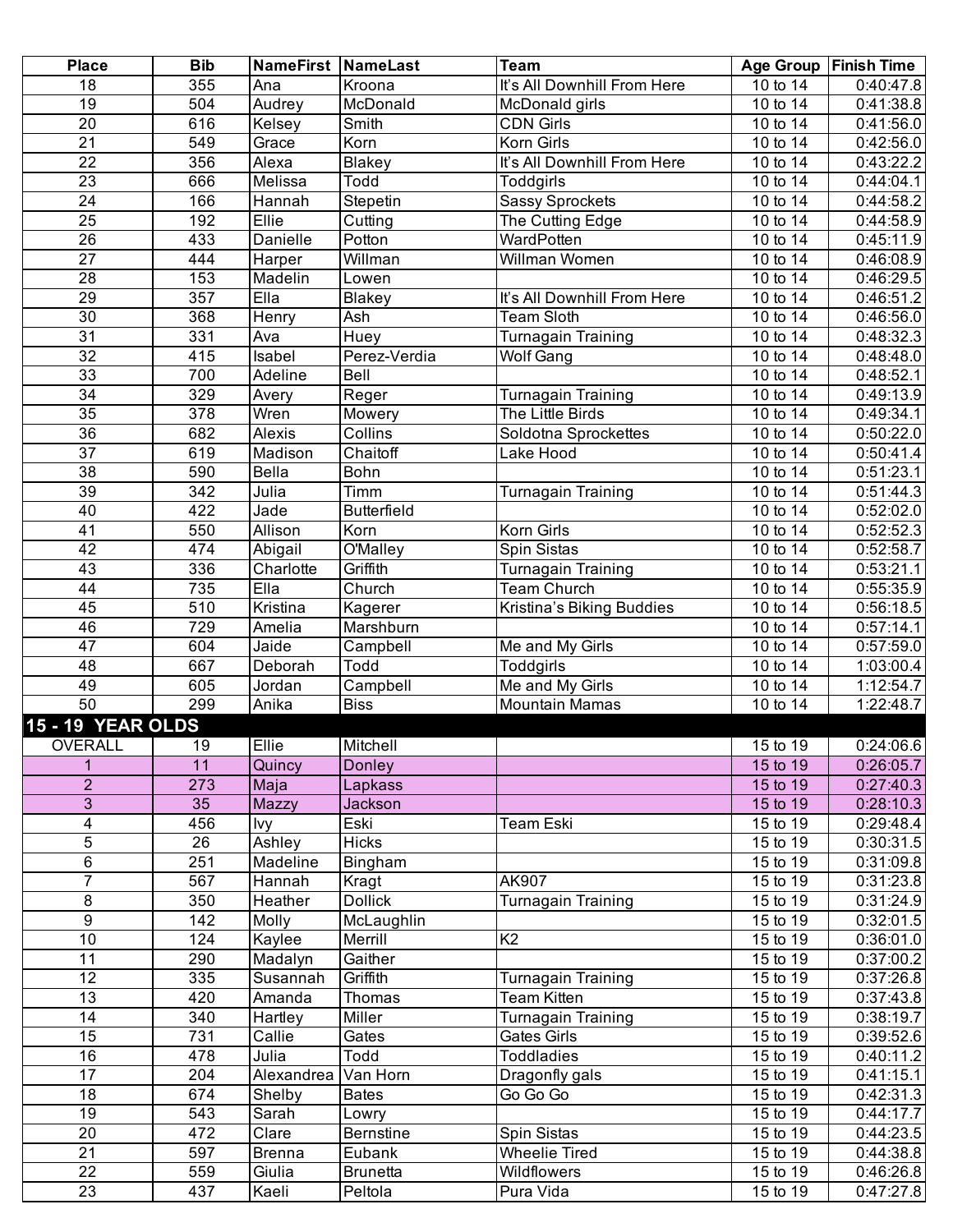| <b>Place</b>             | <b>Bib</b>       |                 | <b>NameFirst NameLast</b> | <b>Team</b>                  |          | Age Group   Finish Time |
|--------------------------|------------------|-----------------|---------------------------|------------------------------|----------|-------------------------|
| 24                       | 285              | Jessie          | Hardison                  | Anchorage Rowing Association | 15 to 19 | 0:48:57.9               |
| <b>20 - 24 YEAR OLDS</b> |                  |                 |                           |                              |          |                         |
|                          | 45               | Jenny           | Sheasley                  |                              | 20 to 24 | 0:29:00.6               |
| $\overline{2}$           | 202              | Sarah           | Freistone                 | <b>Feisty Freistones</b>     | 20 to 24 | 0:30:40.9               |
| $\overline{3}$           | 34               | Katie           | Seybert                   |                              | 20 to 24 | 0:31:30.6               |
| 4                        | 458              | Sarah           | <b>Mills</b>              |                              | 20 to 24 | 0:35:05.0               |
| 5                        | 293              | Lauren          | Gaither                   | Permafrosties                | 20 to 24 | 0:35:28.0               |
| 6                        | 277              | <b>Brooke</b>   | <b>Buskirk</b>            | Aurora Wild                  | 20 to 24 | 0:41:12.1               |
| 7                        | 263              | Jamie           | Woodall                   | <b>Beadedstream Racing</b>   | 20 to 24 | 0:43:40.5               |
| 8                        | $\overline{223}$ | Danielle        | Essary                    |                              | 20 to 24 | 0:47:47.4               |
| 9                        | 537              | Hannah          | Reast                     | <b>Team Reast</b>            | 20 to 24 | 0:49:52.8               |
| <b>25 - 29 YEAR OLDS</b> |                  |                 |                           |                              |          |                         |
|                          | 14               | Kinsey          | Loan                      |                              | 25 to 29 | 0:24:30.6               |
| $\overline{2}$           | 163              | Jacqueline      | Klecka                    | Pretty & Ok at Bikes         | 25 to 29 | 0:27:22.9               |
| 3                        | 56               | Valerie         | Goulet                    | <b>Ladies of Book Club</b>   | 25 to 29 | 0:27:52.3               |
| $\overline{4}$           | $\overline{2}$   | Rachelle        | Kanady                    | <b>Beadedstream Racing</b>   | 25 to 29 | 0:29:03.6               |
| $\overline{5}$           | 401              | Anna            | Cantrell                  |                              | 25 to 29 | 0:31:12.5               |
| 6                        | 164              | Donna           | Pierce                    | Pretty & Ok at Bikes         | 25 to 29 | 0:31:21.8               |
| 7                        | 413              | Victoria        | Terzian                   | The Dooners                  | 25 to 29 | 0:31:42.3               |
|                          | 266              | Nina            | Wladkowski                |                              | 25 to 29 | 0:34:13.8               |
| 8<br>9                   | 95               |                 | O'Brien                   |                              | 25 to 29 |                         |
|                          |                  | Kaitlyn         |                           |                              |          | 0:34:23.3               |
| 10                       | 739              | Hannah          | Kornely                   |                              | 25 to 29 | 0:37:00.2               |
| $\overline{11}$          | 130              | <b>Berit</b>    | Alcorn                    |                              | 25 to 29 | 0:37:07.2               |
| $\overline{12}$          | 161              | Kylie           | Duby                      | Pretty & Ok at Bikes         | 25 to 29 | 0:37:45.4               |
| 13                       | 288              | Christi         | Meyn                      | Two Wheeled Wonders          | 25 to 29 | 0:38:01.5               |
| 14                       | 425              | Cassandra       | Barsalou                  |                              | 25 to 29 | 0:38:32.7               |
| $\overline{15}$          | 201              | Heather         | White                     | <b>Feisty Freistones</b>     | 25 to 29 | 0:39:03.5               |
| $\overline{16}$          | 548              | Christine       | Anaruk                    |                              | 25 to 29 | 0:41:12.4               |
| $\overline{17}$          | 137              | <b>Brittany</b> | <b>Barkshire</b>          |                              | 25 to 29 | 0:41:19.6               |
| 18                       | 123              | Alex            | Losoya                    |                              | 25 to 29 | 0:41:27.5               |
| $\overline{19}$          | 375              | Ashlen          | Deschweinitz              | <b>Gal Pals</b>              | 25 to 29 | 0:41:32.1               |
| 20                       | 234              | Rachel          | Dalman                    | The Galfords                 | 25 to 29 | 0:41:36.9               |
| $\overline{21}$          | 759              | Lexy            | Willis                    | trisomethingnew              | 25 to 29 | 0:42:37.4               |
| 22                       | 485              | Angela          | Johnstone                 | <b>Piccard ladies</b>        | 25 to 29 | 0:43:23.3               |
| $\overline{23}$          | 162              | Ciara           | Stoutenburgh              | Pretty & Ok at Bikes         | 25 to 29 | 0:45:46.9               |
| 24                       | 228              | Patty           | Homerding                 |                              | 25 to 29 | 0:46:36.4               |
| 25                       | 765              | Alyssa          | Sweet                     | <b>Team Sweet</b>            | 25 to 29 | 0:47:56.3               |
| $\overline{26}$          | 600              | Rachel          | Miner                     | <b>Wheelie Tired</b>         | 25 to 29 | 0:50:24.6               |
| 27                       | 222              | Ella            | Berryhill                 | <b>Tullip Trotters</b>       | 25 to 29 | 0:51:33.3               |
| $\overline{28}$          | 363              | Jaclyn          | Tappen                    | Tappen                       | 25 to 29 | 1:00:47.9               |
| 30 - 34 YEAR OLDS        |                  |                 |                           |                              |          |                         |
|                          | 15               | <b>Kelsey</b>   | <b>Tranel</b>             |                              | 30 to 34 | 0:24:46.0               |
| $\overline{2}$           | 165              | Kelley          | Jansen                    | Pretty & Ok at Bikes         | 30 to 34 | 0:27:32.1               |
| 3                        | 595              | Jessica         | Feenstra                  | Feenstra                     | 30 to 34 | 0:27:54.0               |
| 4                        | 351              | Heather         | Helzer                    | Turnagain Training           | 30 to 34 | 0:28:02.9               |
| $\overline{5}$           | 24               | Holly           | Martinson                 |                              | 30 to 34 | 0:28:25.4               |
| 6                        | 384              | Michelle        | Humphrey                  | A Team                       | 30 to 34 | 0:28:43.9               |
| 7                        | $\overline{76}$  | Linda           | <b>Barnack</b>            |                              | 30 to 34 | 0:29:40.4               |
| 8                        | 275              | <b>Brooke</b>   | Therrien                  |                              | 30 to 34 | 0:30:43.1               |
| $\overline{9}$           | 546              | Ashley          | Sundquist                 | Alex Stone, Nancy Stone      | 30 to 34 | 0:30:50.4               |
| 10                       | 414              | Sofia           | Petroni                   | The Dooners                  | 30 to 34 | 0:31:02.0               |
| 11                       | 642              | Holly           | <b>Boston</b>             | MayoBoston                   | 30 to 34 | 0:31:30.2               |
| 12                       |                  |                 | Keifer                    |                              |          |                         |
|                          | 226              | Kristen         | Gallien                   |                              | 30 to 34 | 0:32:07.6               |
| 13                       | 145              | Naomi           |                           |                              | 30 to 34 | 0:32:48.9               |
| 14                       | 439              | Suzanna         | Caldwell                  | <b>Caldwell Ladies</b>       | 30 to 34 | 0:32:52.3               |
| 15                       | 43               | Alisha          | Sarginger                 |                              | 30 to 34 | 0:33:02.1               |
| 16                       | 258              | Kristine        | Johnson                   | <b>Beadedstream Racing</b>   | 30 to 34 | 0:33:30.8               |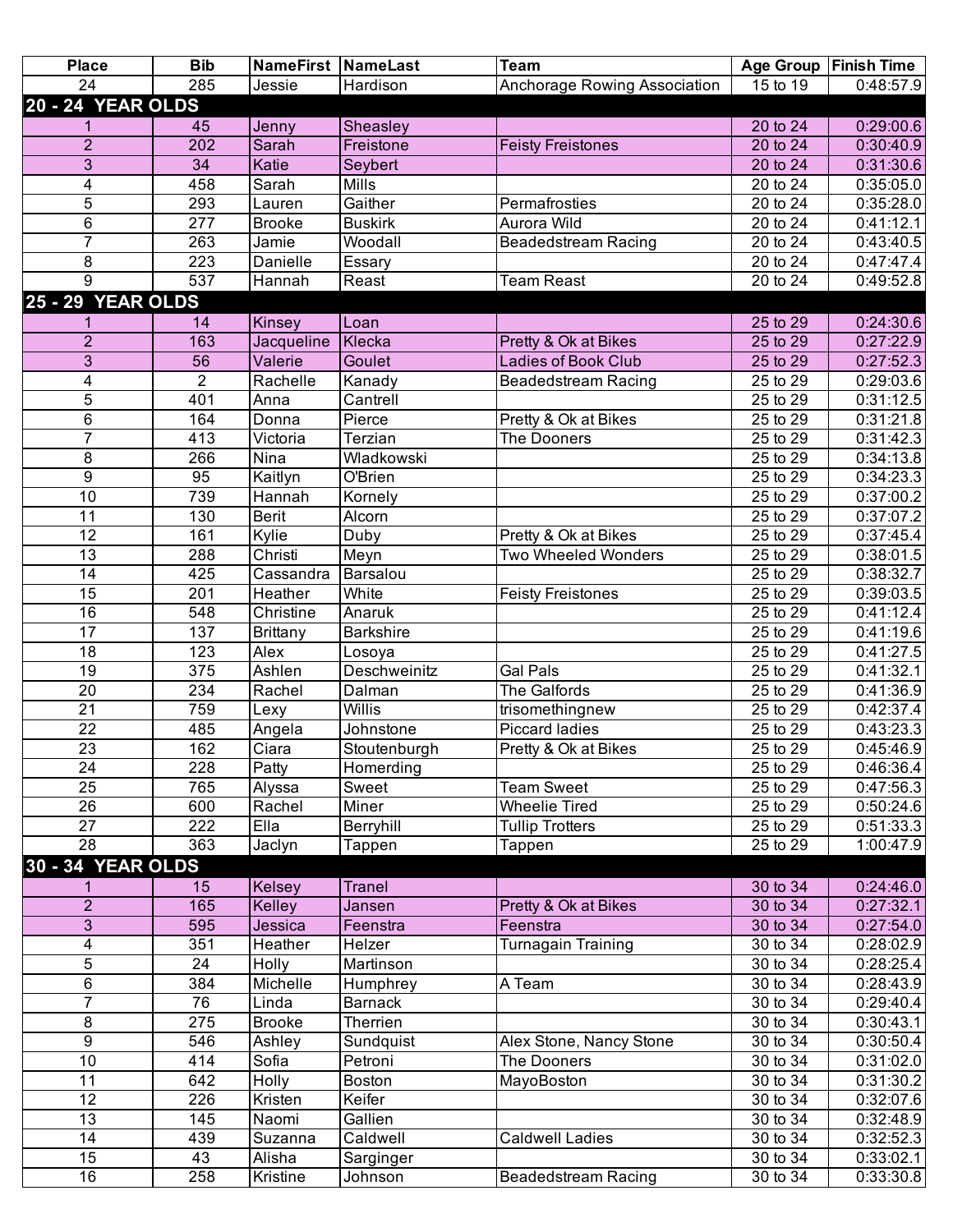| <b>Place</b>          | <b>Bib</b>      |                 | NameFirst   NameLast | <b>Team</b>                    |                       | Age Group   Finish Time |
|-----------------------|-----------------|-----------------|----------------------|--------------------------------|-----------------------|-------------------------|
| 17                    | 297             | Jessica         | Molyneux             | Permafrosties                  | $\overline{30}$ to 34 | 0:33:38.5               |
| $\overline{18}$       | 257             | Kimberly        | Resheske             | <b>Beadedstream Racing</b>     | 30 to 34              | 0:33:52.0               |
| $\overline{19}$       | 312             | Katy            | Green                |                                | 30 to 34              | 0:34:02.0               |
| $\overline{20}$       | 738             | Lindsey         | Honemann             |                                | 30 to 34              | 0:34:04.5               |
| $\overline{21}$       | $\overline{75}$ | Pamela          | Jurancich            |                                | 30 to 34              | 0:34:04.9               |
| $\overline{22}$       | 680             | Callie          | Jones                |                                | 30 to 34              | 0:34:08.9               |
| 23                    | 625             | Tessa           | Johrendt             | <b>Body By Nachos</b>          | 30 to 34              | 0:34:21.8               |
| $\overline{24}$       | 383             | Emily           | Austin               | A Team                         | 30 to 34              | 0:34:50.0               |
| $\overline{25}$       | 91              | Sanjana         | Greenhill            | <b>Advanced Body Solutions</b> | 30 to 34              | 0:34:52.5               |
| 26                    | 443             | Kathleene       | Simonson             | Llaneza / Simonson             | 30 to 34              | 0:34:53.0               |
| $\overline{27}$       | 272             | Lauren          | Hundrup              |                                | 30 to 34              | 0:35:12.6               |
| 28                    | 246             | <b>Brooke</b>   | Wood                 |                                | 30 to 34              | 0:35:18.3               |
| $\overline{29}$       | 661             | Heidi           | Swanson              | <b>S&amp;S</b>                 | 30 to 34              | 0:35:23.0               |
| 30                    | 753             | Emily           | Longbrake            | Longbrake / Venot              | 30 to 34              | 0:35:29.5               |
| $\overline{31}$       | 734             | Jessica         | Shearer              |                                | $\overline{30}$ to 34 | 0:35:31.3               |
| $\overline{32}$       | 628             | Christina       | Morgan               | <b>Body By Nachos</b>          | 30 to 34              | 0:35:35.0               |
| 33                    | 644             | Lesley          | Chase                |                                | 30 to 34              | 0:35:38.9               |
| $\overline{34}$       | 361             | Beta Rae        | Thompson             |                                | 30 to 34              | 0:36:42.5               |
| 35                    | 412             | Rachel          | Scott                | The Dooners                    | 30 to 34              | 0:37:52.6               |
| 36                    | 662             | Debbie          | Slater               | <b>S&amp;S</b>                 | 30 to 34              | 0:38:23.7               |
| $\overline{37}$       | 703             | Jaylee          | <b>Brendel</b>       | Whose Idea Was This?           | 30 to 34              | 0:38:36.9               |
| $\overline{38}$       | 376             | Jolene          | Hurd                 | Gal Pals                       | 30 to 34              | 0:39:01.8               |
| 39                    | 594             | Dana            | Cordle               |                                | 30 to 34              | 0:39:17.9               |
| 40                    | 763             | Ashley          | <b>Barrera</b>       | <b>Team Sweet</b>              | 30 to 34              | 0:39:46.7               |
| $\overline{41}$       | 86              | Mari            | Rueter               |                                | 30 to 34              | 0:39:48.6               |
| 42                    | 245             | Julia           | Jones                | <b>Hockey Divas</b>            | 30 to 34              | 0:39:54.1               |
| $\overline{43}$       | 643             | Eleanor         | Mayo                 | MayoBoston                     | 30 to 34              | 0:39:56.9               |
| 44                    | 679             | Vanessa         | Hall                 |                                | 30 to 34              | 0:40:12.3               |
| 45                    | 409             | Lorinda         | Jensen               |                                | 30 to 34              | 0:40:40.8               |
| 46                    | 224             | Kristen         |                      |                                | 30 to 34              | 0:41:14.7               |
| 47                    | 627             | MJ              | Bearden<br>Motta     | <b>Body By Nachos</b>          | 30 to 34              | 0:41:32.1               |
| 48                    | 110             | Gabi            | Miller               | <b>Advanced Body Solutions</b> | 30 to 34              | 0:42:48.5               |
| 49                    | 327             |                 | <b>Beckes</b>        | Turnagain Training             | 30 to 34              | 0:42:56.2               |
|                       |                 | Ashly           |                      |                                |                       |                         |
| 50<br>$\overline{51}$ | 373             | Nikki           | Acena                | Gal Pals                       | 30 to 34              | 0:49:25.1               |
|                       | 320             | Haylee          | Donovan              | <b>Turnagain Training</b>      | 30 to 34              | 0:59:03.3               |
| 35 - 39 YEAR OLDS     |                 |                 |                      |                                |                       |                         |
| <b>OVERALL</b>        | 17              | Teresa          | <b>Ulrich</b>        |                                | $\overline{35}$ to 39 | 0:23:17.2               |
| 1                     | 13              | Kristina        | Eaton                |                                | 35 to 39              | 0:24:53.2               |
| $\overline{c}$        | $\overline{4}$  | Bri             | Lowen                |                                | 35 to 39              | 0:25:52.2               |
| $\overline{3}$        | $\overline{28}$ | Victoria        | Oxentenko            |                                | 35 to 39              | 0:26:55.5               |
| 4                     | 319             | Nicki           | Holmen               | Turnagain Training             | $\overline{35}$ to 39 | 0:27:12.7               |
| 5                     | 685             | Morgan          | Aldridge             | Soldotna Sprockettes           | 35 to 39              | 0:27:18.8               |
| $\overline{6}$        | 41              | Katie           | Bell                 |                                | 35 to 39              | 0:27:31.6               |
| $\overline{7}$        | 50              | Suzanne         | Hosmanek             | <b>Beadedstream Racing</b>     | 35 to 39              | 0:27:41.2               |
| 8                     | 27              | Kathryn         | Rose                 |                                | 35 to 39              | 0:27:58.4               |
| $\overline{9}$        | 386             | Aimee           | Young                | <b>USPHS</b>                   | 35 to 39              | 0:28:07.2               |
| 10                    | 264             | Sara            | Kennedy              | <b>Beadedstream Racing</b>     | 35 to 39              | 0:28:13.9               |
| 11                    | 664             | Ashley          | Mattson              | M/E                            | 35 to 39              | 0:29:00.1               |
| 12                    | 254             | Mikayla         | Savikko              |                                | 35 to 39              | 0:29:22.8               |
| $\overline{13}$       | 304             | Heather         | Poe                  | <b>Mountain Mamas</b>          | 35 to 39              | 0:29:45.9               |
| 14                    | 608             | Amy             | Engeberg             |                                | 35 to 39              | 0:29:47.0               |
| 15                    | 256             | Emma            | Haddix               | <b>Beadedstream Racing</b>     | 35 to 39              | 0:30:48.5               |
| 16                    | 85              | Sarah           | <b>Buhr</b>          |                                | $\overline{35}$ to 39 | 0:30:51.9               |
| 17                    | 99              | Chelsea         | Sternicki            |                                | 35 to 39              | 0:30:57.4               |
| $\overline{18}$       | 388             | <b>Brittany</b> | Keener               | <b>USPHS</b>                   | 35 to 39              | 0:31:28.3               |
| $\overline{19}$       | 333             | Andrea          | <b>Barnes</b>        | <b>Turnagain Training</b>      | 35 to 39              | 0:31:47.1               |
| $\overline{20}$       | 345             | <b>Bonnie</b>   | DeArmoun             | Turnagain Training             | 35 to 39              | 0:32:12.7               |
| $\overline{21}$       | 179             | Heidi           | Swanston             | <b>Emily Swanston</b>          | 35 to 39              | 0:32:36.6               |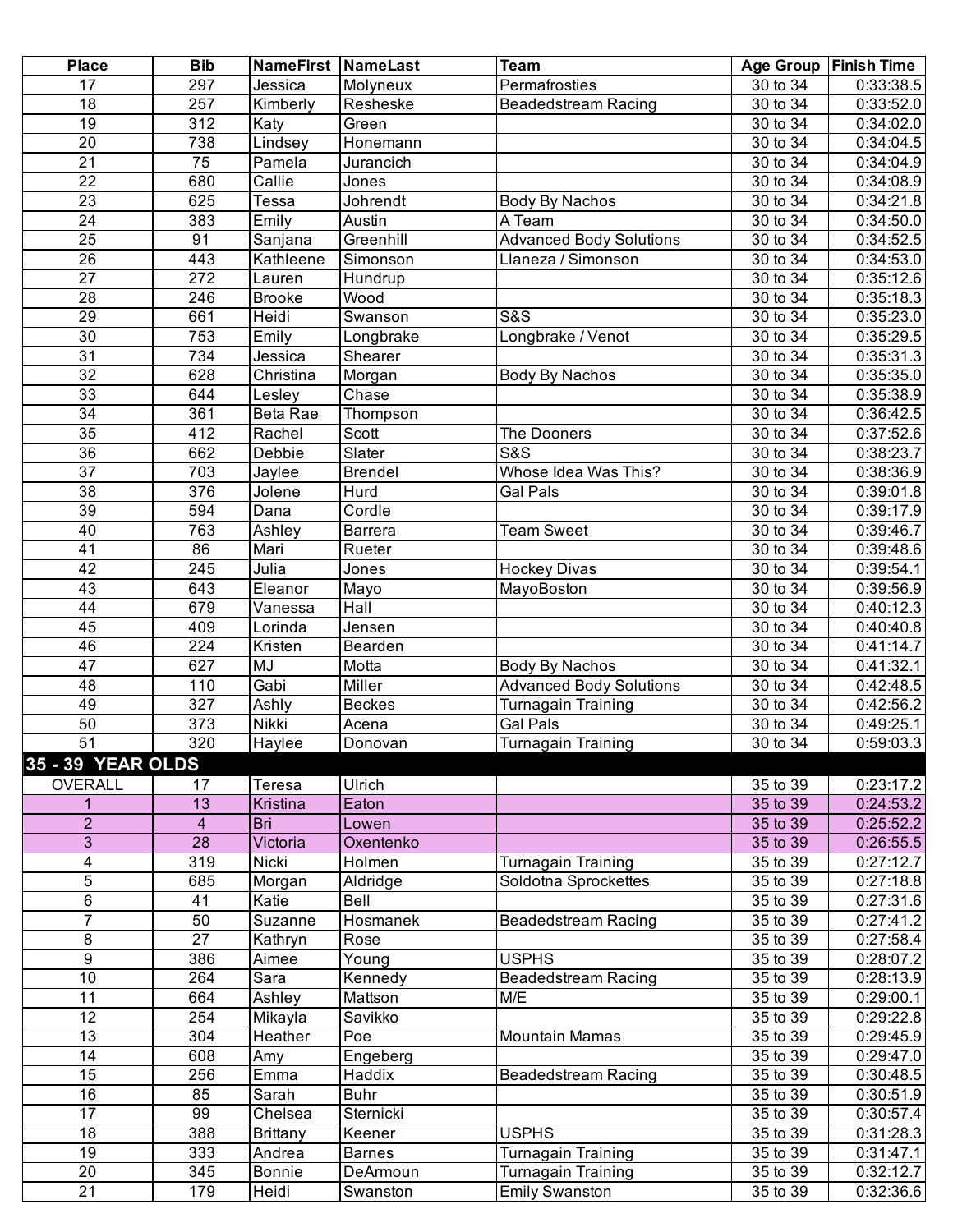| <b>Place</b>    | <b>Bib</b>       | <b>NameFirst NameLast</b> |                 | <b>Team</b>                    |                       | Age Group   Finish Time |
|-----------------|------------------|---------------------------|-----------------|--------------------------------|-----------------------|-------------------------|
| 22              | 119              | Meghan                    | Paulson         |                                | 35 to 39              | $\overline{0.32:48.2}$  |
| 23              | 663              | Bethany                   | Essary          | M/E                            | 35 to 39              | 0:33:04.3               |
| $\overline{24}$ | 632              | Andrea                    | Horn            |                                | 35 to 39              | 0:33:06.5               |
| $\overline{25}$ | 382              | Nicole                    | Fredrick        | A Team                         | 35 to 39              | 0:33:15.4               |
| $\overline{26}$ | 301              | Kimberly                  | Osburn          | <b>Mountain Mamas</b>          | 35 to 39              | 0:33:28.5               |
| $\overline{27}$ | $\overline{317}$ | Megan                     | Jenks           |                                | 35 to 39              | 0:33:29.6               |
| 28              | 48               | <b>Debbie</b>             | Paine           |                                | 35 to 39              | 0:33:56.7               |
| $\overline{29}$ | 135              | Katarzyna                 | Michon          |                                | 35 to 39              | 0:34:08.0               |
| $\overline{30}$ | 371              | Emily                     | Long            |                                | 35 to 39              | 0:34:12.1               |
| $\overline{31}$ | 675              | Jennifer                  | Smith           | Go Go Go!                      | 35 to 39              | 0:34:20.2               |
| $\overline{32}$ | 754              | Rebecca                   | Venot           | Longbrake / Venot              | $\overline{35}$ to 39 | 0:35:07.0               |
| 33              | 337              | Adrianna                  | Griffith        | Turnagain Training             | 35 to 39              | 0:35:48.7               |
| 34              | 737              | Katie                     | Bender          |                                | 35 to 39              | 0:35:54.2               |
| $\overline{35}$ | 104              | <b>Bria</b>               | Burningham      | <b>Advanced Body Solutions</b> | 35 to 39              | 0:36:10.4               |
| $\overline{36}$ | 500              | Lindsey                   | Sawicki         | Vib Cycle                      | $35$ to $39$          | 0:36:23.2               |
| $\overline{37}$ | 152              | Victoria                  | Ables           | <b>Ables Ladies</b>            | 35 to 39              | 0:36:27.9               |
| 38              | 672              | Megan                     | Lundin          |                                | 35 to 39              | 0:36:28.7               |
| $\overline{39}$ | 267              | Rebecca                   | Koford          |                                | 35 to 39              | 0:36:34.8               |
| 40              | 68               | YuJin                     | Williams        |                                | 35 to 39              | 0:36:40.2               |
| $\overline{41}$ | 630              | Rachel                    | Maddy           | Body By Nachos                 | 35 to 39              | 0:36:53.3               |
| $\overline{42}$ | 407              | Alison                    | McCarrey        |                                | 35 to 39              | 0:37:04.7               |
| 43              | $\overline{141}$ | Erin                      | Wade            |                                | 35 to 39              | 0:37:14.8               |
| $\overline{44}$ | 556              | Nicole                    | Knox            | Darwin's Theory                | 35 to 39              | 0:37:20.0               |
| 45              | 136              | <b>Jennifer</b>           | Gates           |                                | 35 to 39              | 0:37:29.8               |
| 46              | 589              | Abby                      | Tiedemann       | Central                        | $35$ to $39$          | 0:37:41.7               |
| 47              | 100              | Jessy                     | Hilliard        |                                | 35 to 39              | 0:38:01.8               |
| 48              | 764              | Serena                    | Sweet           | <b>Team Sweet</b>              | 35 to 39              | 0:38:11.5               |
| 49              | 172              | Wendy                     | Boyd            |                                | 35 to 39              | 0:38:44.0               |
| 50              | 714              | Michelle                  | Moore           |                                | 35 to 39              | 0:39:11.5               |
| $\overline{51}$ | 82               | Victoria                  | <b>Hillwig</b>  |                                | 35 to 39              | 0:39:24.3               |
| $\overline{52}$ | 654              | Renee                     | Goentzel        | <b>Tribe Uprofen</b>           | 35 to 39              | 0:39:35.3               |
| 53              | 250              | Cassie                    | Ostrander       |                                | 35 to 39              | 0:40:34.4               |
| $\overline{54}$ | 184              | Amanda                    | Loy             |                                | 35 to 39              | 0:40:46.1               |
| 55              | 242              | Faye                      | Fraze           | <b>Hockey Divas</b>            | $\overline{35}$ to 39 | 0:41:22.0               |
| 56              | $\overline{227}$ | Andria                    | Payne           |                                | 35 to 39              | 0:41:37.6               |
| 57              | 218              | Shauna                    | <b>Boquist</b>  |                                | 35 to 39              | 0:41:47.0               |
| $\overline{58}$ | 94               | Renee                     | Hilliard        |                                | 35 to 39              | 0:41:52.1               |
| $\overline{59}$ | 450              | Olivia                    | Sims            | Sims /Pester                   | 35 to 39              | 0:42:45.6               |
| 60              | 489              | Rebekah                   | Land            |                                | 35 to 39              | 0:43:13.0               |
| 61              | 381              | Arianne                   | Morrison        |                                | 35 to 39              | 0:43:23.7               |
| 62              | 755              | Krystle                   | Penaflor        | trisomethingnew                | 35 to 39              | 0:43:54.0               |
| 63              | 105              | Jacquelyn                 | Welge           | <b>Advanced Body Solutions</b> | 35 to 39              | 0:45:09.6               |
| 64              | 196              | Jessica                   | Crisp           | <b>Team Uplift</b>             | 35 to 39              | 0:45:40.2               |
| 65              | 385              | Lisa                      | <b>Burkhart</b> |                                | 35 to 39              | 0:46:17.2               |
| 66              | 303              | Andrea                    | Jones           | <b>Mountain Mamas</b>          | 35 to 39              | 0:46:35.0               |
| 67              | 235              | Kristina                  | <b>Busch</b>    |                                | 35 to 39              | 0:46:47.6               |
| 68              | 211              | Emily                     | Wagner          |                                | 35 to 39              | 0:46:48.4               |
| 69              | 707              | Alicia                    | Tolman          | Let Every Woman Know           | 35 to 39              | 0:46:56.9               |
| $\overline{70}$ | 339              | Parveen                   | Murray          | <b>Turnagain Training</b>      | 35 to 39              | 0:47:15.9               |
| $\overline{71}$ | 387              | Katie                     | McKillip        | <b>USPHS</b>                   | 35 to 39              | 0:48:27.2               |
| $\overline{72}$ | 515              | Rachel                    | Goertz          | Team Meg                       | 35 to 39              | 0:48:56.7               |
| $\overline{73}$ | 683              | Cassie                    | Collins         | Soldotna Sprockettes           | 35 to 39              | 0:50:03.4               |
| $\overline{74}$ | 269              | Traci                     | Sanders         | Shazam                         | 35 to 39              | 0:50:16.6               |
| $\overline{75}$ | 343              | Katriina                  | Timm            | <b>Turnagain Training</b>      | 35 to 39              | 0:51:29.9               |
| $\overline{76}$ | 551              | Erin                      | Korn            | Korn Girls                     | 35 to 39              | 0:52:02.2               |
| 77              | 187              | Heather                   | Warnick         |                                | 35 to 39              | 0:52:28.0               |
| 78              |                  |                           | Stadman         |                                | $\overline{35}$ to 39 |                         |
|                 | 430              | Maggilyn                  |                 |                                |                       | 0:54:52.4               |
| 79              | 514              | Keri                      | Parsons         | Team Meg                       | 35 to 39              | 0:56:24.6               |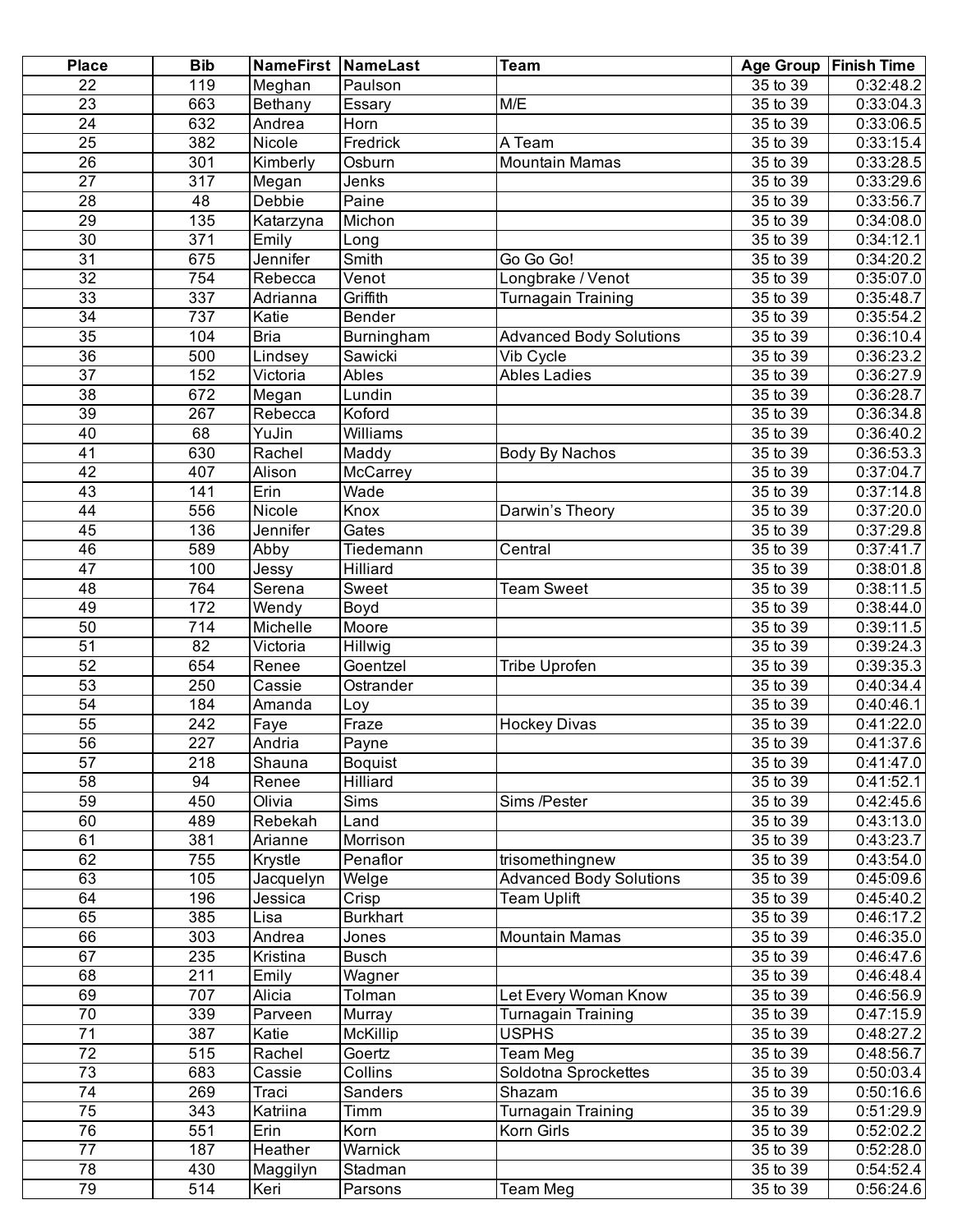| <b>Place</b>             | <b>Bib</b>       | <b>NameFirst NameLast</b>  |                    | <b>Team</b>                      | <b>Age Group</b>      | <b>Finish Time</b> |
|--------------------------|------------------|----------------------------|--------------------|----------------------------------|-----------------------|--------------------|
| 80                       | 168              | <b>Brandy</b>              | Stepetin           | <b>Sassy Sprockets</b>           | 35 to 39              | 0:58:43.1          |
| $\overline{81}$          | 665              | Jessica                    | Della Croce        |                                  | 35 to 39              | 0:58:47.3          |
| 82                       | 423              | Mystelle                   | <b>Butterfield</b> |                                  | 35 to 39              | 1:00:06.3          |
| $\overline{83}$          | 573              | Amanda                     | Dunlap             | Dunlap                           | 35 to 39              | 1:07:00.0          |
| <b>40 - 44 YEAR OLDS</b> |                  |                            |                    |                                  |                       |                    |
| 1                        | 16               | Amber                      | <b>Stull</b>       |                                  | 40 to 44              | 0:24:58.3          |
| $\overline{2}$           | 22               | Jody                       | <b>Barton</b>      |                                  | 40 to 44              | 0:26:34.4          |
| $\overline{3}$           | $\overline{7}$   | Joanne                     | Allan              |                                  | 40 to 44              | 0:26:49.7          |
| 4                        | 49               | Kelly                      | Carson             |                                  | 40 to 44              | 0:27:40.0          |
| $\overline{5}$           | 23               | Rebecca                    | Noblin             |                                  | 40 to 44              | 0:28:23.7          |
| 6                        | 51               | Jennifer                   | Henderson          |                                  | 40 to 44              | 0:28:48.0          |
| $\overline{7}$           | 353              | Mary Kay                   | Sorich             | It's All Downhill From Here      | $\overline{40}$ to 44 | 0:29:02.1          |
| 8                        | 47               | Jennifer                   | Armentrout         |                                  | 40 to 44              | 0:29:36.2          |
| 9                        | 129              | Kari                       | Wiederkehr         | <b>WK</b>                        | 40 to 44              | 0:30:12.9          |
| $\overline{10}$          | 726              | $\overline{\mathsf{Jill}}$ | Gaskill            |                                  | $\overline{40}$ to 44 | 0:30:18.6          |
| $\overline{11}$          | 90               | Elizabeth                  | Calabro            |                                  | 40 to 44              | 0:30:30.4          |
| $\overline{12}$          | 87               | Maureen                    | van Wagner         |                                  | 40 to 44              | 0:31:04.1          |
| 13                       | 728              | Stacey                     | Ledgerwood         |                                  | 40 to 44              | 0:31:16.6          |
| $\overline{14}$          | 193              | Summer                     | Cutting            | The Cutting Edge                 | 40 to 44              | 0:31:33.7          |
| $\overline{15}$          | 636              | Jennifer                   | Showalter          | Jennifer Tabor                   | 40 to 44              | 0:32:32.3          |
| $\overline{16}$          | 80               | Amy                        | Reed               |                                  | 40 to 44              | 0:32:35.5          |
| $\overline{17}$          | 112              | Nicole                     | Lesko              | <b>Advanced Body Solutions</b>   | 40 to 44              | 0:33:10.8          |
| 18                       | 584              | Jennifer                   | <b>Doherty</b>     | ConocoPhillips High Octane       | 40 to 44              | 0:33:21.6          |
| 19                       | 190              | Jennifer                   | Deason             |                                  | 40 to 44              | 0:33:22.1          |
| $\overline{20}$          | 673              | Kerry                      | Clark              |                                  | 40 to 44              | 0:33:53.0          |
| $\overline{21}$          | 681              | Jennifer                   | Hardy              |                                  | 40 to 44              | 0:34:15.0          |
| 22                       | 276              | Mandy                      | LaRose             |                                  | 40 to 44              | 0:34:17.2          |
| 23                       | $\overline{344}$ | $\overline{\text{Sara}}$   | Hadden             | <b>Turnagain Training</b>        | 40 to 44              | 0:34:24.7          |
| $\overline{24}$          | 274              | Esther                     | Hayes              |                                  | 40 to 44              | 0:34:45.1          |
| $\overline{25}$          | 540              | Colleen                    | Libbey             | <b>Colleen Libby</b>             | 40 to 44              | 0:35:30.0          |
| 26                       | 213              | Jennifer                   | Schmidt            | <b>Mangy Moose</b>               | 40 to 44              | 0:36:00.6          |
| $\overline{27}$          | 733              | Rachel                     | Gates              | <b>Gates Girls</b>               | 40 to 44              | 0:36:10.3          |
| $\overline{28}$          | 195              | Leah                       | Parks              | <b>Team Uplift</b>               | 40 to 44              | 0:36:26.0          |
| $\overline{29}$          | 265              | Kathryn                    | Duder              | Beadedstream Racing              | 40 to 44              | 0:36:33.3          |
| 30                       | 302              | Christine                  | Cosby              | Mountain Mamas                   | 40 to 44              | 0:36:45.4          |
| 31                       | 259              | Toya                       | Rivers             | <b>Beadedstream Racing</b>       | 40 to 44              | 0:37:41.6          |
| 32                       | 463              | Margie                     | Lytle              | <b>Adventure Buddies</b>         | 40 to 44              | 0:37:48.6          |
| 33                       | 421              | Dena                       | <b>Thomas</b>      | <b>Team Kitten</b>               | 40 to 44              | 0:38:03.1          |
| 34                       | 243              | Tania                      | Dennis             | <b>Hockey Divas</b>              | 40 to 44              | 0:38:05.6          |
| 35                       | 705              | Melissa                    | Hardesty           | Let Every Woman Know             | 40 to 44              | 0:38:16.4          |
| 36                       | 389              | Judy                       | Thompson           | <b>USPHS</b>                     | 40 to 44              | 0:38:27.2          |
| $\overline{37}$          | 453              | Adeline                    | Schlabaugh         | Bellingham or Bust!              | 40 to 44              | 0:38:30.9          |
| 38                       | 296              | Rachel                     | Hopkins            | Permafrosties                    | 40 to 44              | 0:38:52.5          |
| 39                       | 427              | Tana                       | Stone              |                                  | 40 to 44              | 0:38:58.2          |
| 40                       | 315              | Jennifer                   | McCord             | Alaska Dirt Divas / Bicycle Shop | 40 to 44              | 0:39:01.6          |
| 41                       | 74               | Yeghsa                     | Vartanian          |                                  | 40 to 44              | 0:39:13.7          |
| 42                       | 583              | Amanda                     | Rood               |                                  | 40 to 44              | 0:39:56.6          |
| 43                       | 505              | Dana                       | McDonald           | McDonald girls                   | 40 to 44              | 0:39:59.7          |
| 44                       | 199              | Gerri                      | Tokar-Hines        | Team Uplift                      | 40 to 44              | 0:40:02.7          |
| 45                       | 316              | Aleesha                    | Towns-Bain         |                                  | 40 to 44              | 0:40:35.6          |
| 46                       | 761              | Heather                    | McCarthy           | Team Rogers park                 | 40 to 44              | 0:40:49.8          |
| 47                       | 215              | Avigail                    | Curry              | <b>Mangy Moose</b>               | 40 to 44              | 0:41:04.6          |
| 48                       | 393              | Jessica                    | Maves              |                                  | 40 to 44              | 0:41:38.5          |
| 49                       | 526              | Carrie                     | Gray               | Gray girls                       | 40 to 44              | 0:41:49.0          |
| 50                       | 451              | <b>Brook</b>               | Pester             | Sims /Pester                     | 40 to 44              | 0:41:52.7          |
| 51                       | 84               | Lu                         | Gallego            |                                  | 40 to 44              | 0:41:57.9          |
| 52                       | 118              | Alissa                     | Engelby            |                                  | $\overline{40}$ to 44 | 0:42:45.2          |
| 53                       | 216              | Tara                       | Barndt             | Barndt / VanHoozer               | 40 to 44              | 0:43:31.8          |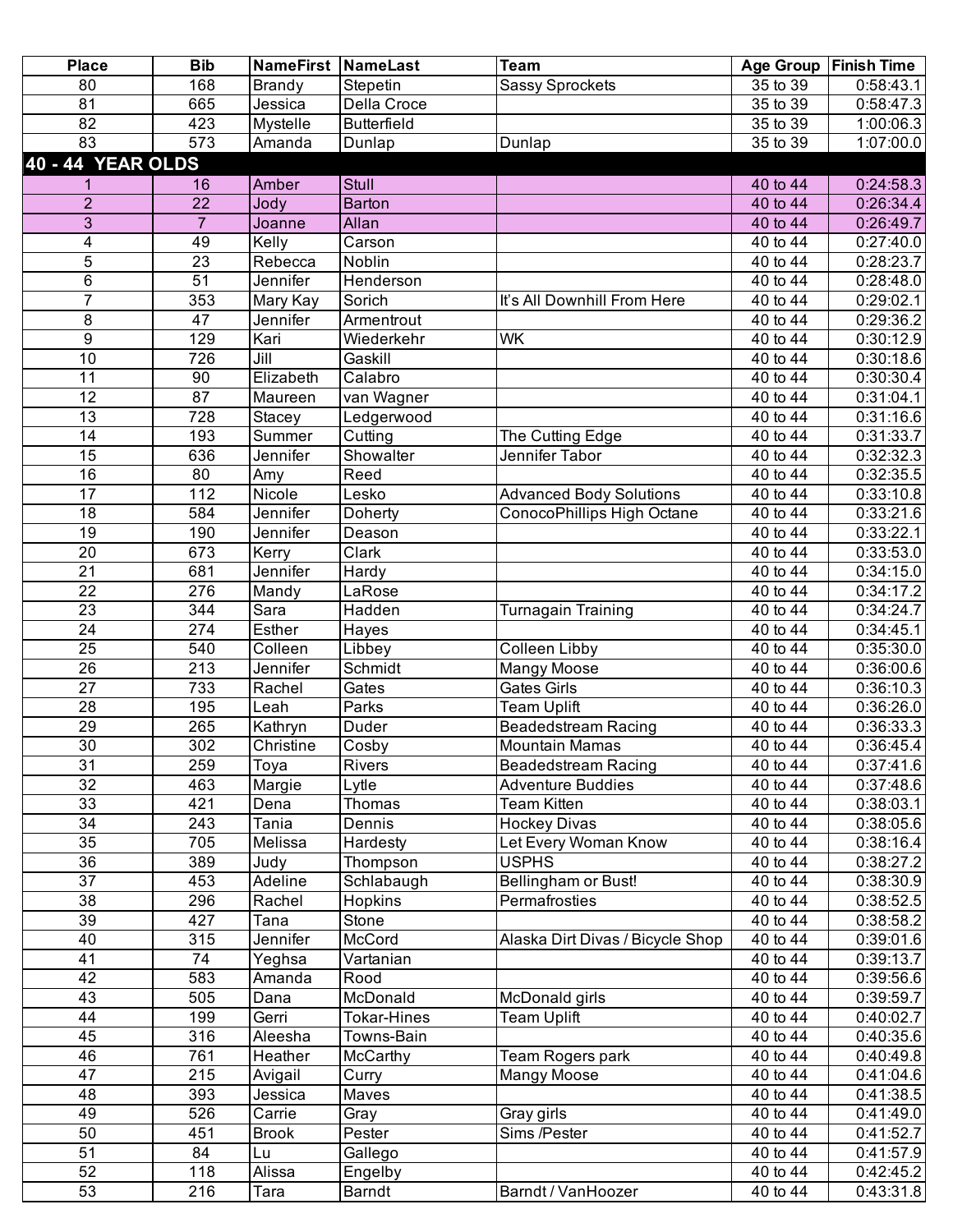| <b>Place</b>             | <b>Bib</b>       | <b>NameFirst NameLast</b> |                                   | <b>Team</b>                          |                                    | Age Group   Finish Time |
|--------------------------|------------------|---------------------------|-----------------------------------|--------------------------------------|------------------------------------|-------------------------|
| 54                       | 570              | Elisa                     | Vakalis                           |                                      | $\frac{1}{40}$ to 44               | 0:43:32.0               |
| 55                       | 720              | Donabelle                 | Shepherd                          | Shepherd                             | $\overline{40}$ to $\overline{44}$ | 0:44:53.6               |
| $\overline{56}$          | 756              | $\overline{T}$ ina        | Lam                               | trisomethingnew                      | 40 to 44                           | 0:45:15.1               |
| $\overline{57}$          | 231              | <b>Brandy</b>             | Galko                             | The Galfords                         | 40 to 44                           | 0:45:45.6               |
| $\overline{58}$          | 210              | Thitinan                  | Dykstal                           |                                      | 40 to 44                           | 0:45:49.6               |
| 59                       | 696              | Jodi                      | Harskamp                          | Monkeyfacedballerinas                | 40 to 44                           | 0:46:32.8               |
| 60                       | $\overline{217}$ | Lara                      | VanHoozer                         | Barndt / VanHoozer                   | 40 to 44                           | 0:46:58.8               |
| 61                       | 330              | Michelle                  | Reger                             | <b>Turnagain Training</b>            | 40 to 44                           | 0:46:59.9               |
| 62                       | 438              | Jennifer                  | <b>Reich Haas</b>                 | Pura Vida                            | 40 to 44                           | 0:47:09.4               |
| 63                       | 332              | Jessica                   | Huey                              | <b>Turnagain Training</b>            | 40 to 44                           | 0:48:15.4               |
| 64                       | 417              |                           | Perez-Verdia                      |                                      |                                    |                         |
|                          |                  | Monica                    |                                   | <b>Wolf Gang</b><br>The Little Birds | 40 to 44                           | 0:48:17.4               |
| 65                       | 379              | Sarah                     | Lindsey                           |                                      | 40 to 44                           | 0:49:15.4               |
| 66                       | 323              | Kelly                     | Taylor-Lee                        | Turnagain Training                   | 40 to 44                           | 0:49:18.9               |
| 67                       | 175              | Farrah                    | Weinert                           |                                      | 40 to 44                           | 0:51:52.5               |
| 68                       | 527              | Yanira                    | Gonzalez                          | Susana Widmar                        | $\overline{40}$ to $\overline{44}$ | 0:52:02.6               |
| 69                       | 634              | Deanna                    | McCreary                          | <b>McSisters</b>                     | 40 to 44                           | 0:52:38.5               |
| $\overline{70}$          | 591              | Helen                     | Bohn                              |                                      | $\overline{40}$ to 44              | 0:54:16.2               |
| $\overline{71}$          | 158              | Adele                     | Fetter                            | <b>Fetters</b>                       | 40 to 44                           | 0:54:18.4               |
| $\overline{72}$          | 582              | Karen                     | Seda                              | <b>Bike-curious</b>                  | 40 to 44                           | 0:54:49.6               |
| 73                       | 633              | Jolene                    | McDowell                          |                                      | 40 to 44                           | 0:56:06.9               |
| $\overline{74}$          | 446              | <b>Holly</b>              | Willman                           | Willman Women                        | 40 to 44                           | 0:58:56.3               |
| 75                       | 534              | Cynthia                   | Kirkham                           | Kirkham                              | 40 to 44                           | 1:01:12.3               |
| 76                       | 170              | Christina                 | Taylor                            | <b>Sassy Sprockets</b>               | 40 to 44                           | 1:12:33.4               |
| 77                       | 606              | Jolene                    | Campbell                          | Me and My Girls                      | 40 to 44                           | 1:12:36.0               |
| $\overline{78}$          | 140              | Cara                      | Fox                               | Beadedstream Racing                  | 40 to 44                           | 1:14:27.3               |
| 79                       | 300              | Shelley                   | <b>Biss</b>                       | <b>Mountain Mamas</b>                | 40 to 44                           | 1:22:29.5               |
| <b>45 - 49 YEAR OLDS</b> |                  |                           |                                   |                                      |                                    |                         |
|                          |                  |                           |                                   |                                      |                                    |                         |
| <b>OVERALL</b>           | 38               | Rebecca                   | McKee                             |                                      | 45 to 49                           | 0:23:47.5               |
| <b>OVERALL</b>           | 18               | Sheryl                    | Mohwinkel-Fleming                 |                                      | 45 to 49                           | 0:23:55.0               |
| 1                        | $\overline{12}$  | Joleen                    | White                             |                                      | 45 to 49                           | 0:24:57.9               |
| $\overline{2}$           | 3                | Christine                 | Flanum                            |                                      | 45 to 49                           | 0:25:54.8               |
| $\mathbf{3}$             | $\overline{6}$   | Jodi                      | McLaughlin                        |                                      | 45 to 49                           | 0:27:14.3               |
| 4                        | 292              | Liane                     | Nagata                            | Permafrosties                        | 45 to 49                           | 0:28:36.6               |
| 5                        | 365              | Nancy                     | Spence                            |                                      | 45 to 49                           | 0:28:45.7               |
| $\overline{6}$           | $10$             | Jenny                     | Kimball                           |                                      | 45 to 49                           | 0:28:49.5               |
| 7                        | 132              | Shawna                    | Arend                             |                                      | 45 to 49                           | 0:28:55.9               |
| 8                        | 457              | Joey                      | Eski                              | Team Eski                            | 45 to 49                           | 0:28:58.7               |
| $\boldsymbol{9}$         | 255              | Natasha                   | Graham                            | <b>Beadedstream Racing</b>           | 45 to 49                           | 0:29:08.7               |
| 10                       | 46               | Jennifer                  | Lamoreaux                         |                                      | $\overline{45}$ to 49              | 0:29:24.0               |
| 11                       | 727              | Cheryl                    | Duda                              |                                      | 45 to 49                           | 0:29:34.1               |
| 12                       | 92               | Katrina                   | Garner                            |                                      | 45 to 49                           | 0:29:46.0               |
| 13                       | 565              | Karissa                   | Gries                             | AK907                                | 45 to 49                           | 0:30:43.0               |
| 14                       | 98               | Pamela                    | Boyleston                         |                                      | 45 to 49                           | 0:30:44.3               |
| $\overline{15}$          | 358              | Suzanne                   | Armentrout                        | It's All Downhill From Here          | 45 to 49                           | 0:30:44.7               |
| 16                       | 39               | <b>Holly</b>              | Krenz                             |                                      | 45 to 49                           | 0:31:09.1               |
| $\overline{17}$          | 701              | Carol                     | Halvorson                         |                                      | 45 to 49                           | 0:31:09.6               |
| 18                       | 448              | Kristy                    | Despars                           | <b>Borealis Massage Therapy</b>      | 45 to 49                           | 0:31:19.4               |
| 19                       | 197              | Diana                     | Carter                            | Team Uplift                          | 45 to 49                           | 0:32:10.5               |
| $\overline{20}$          | 114              | Theresa                   | Phillips                          |                                      | 45 to 49                           | 0:32:17.6               |
| 21                       | 563              | Julie                     | Austerman                         | <b>AK907</b>                         | 45 to 49                           | 0:32:24.4               |
| 22                       |                  |                           |                                   | <b>Mountain Mamas</b>                | 45 to 49                           |                         |
|                          | 305              | Jonna                     | <b>Bartlett</b>                   |                                      |                                    | 0:32:27.0               |
| 23                       | 712              | Julie                     | Vogler                            |                                      | 45 to 49                           | 0:32:44.9               |
| 24                       | 117              | Linda                     | Ireland                           |                                      | 45 to 49                           | 0:32:45.9               |
| 25                       | 59               | Jyll                      | Green                             | Ladies of Book Club                  | 45 to 49                           | 0:33:12.9               |
| $\overline{26}$          | 392              | Jessica                   | <b>Willis</b>                     |                                      | 45 to 49                           | 0:33:28.2               |
| $\overline{27}$          | 306              | Kristi                    | Senden                            | <b>Mountain Mamas</b>                | $\overline{45}$ to 49              | 0:33:43.9               |
| 28                       | 89               | Jinny                     | Cooper                            |                                      | $\overline{45}$ to 49              | 0:33:49.2               |
| 29                       | 307              | Claire                    | Torbensen-Armtrong Mountain Mamas |                                      | 45 to 49                           | 0:33:53.3               |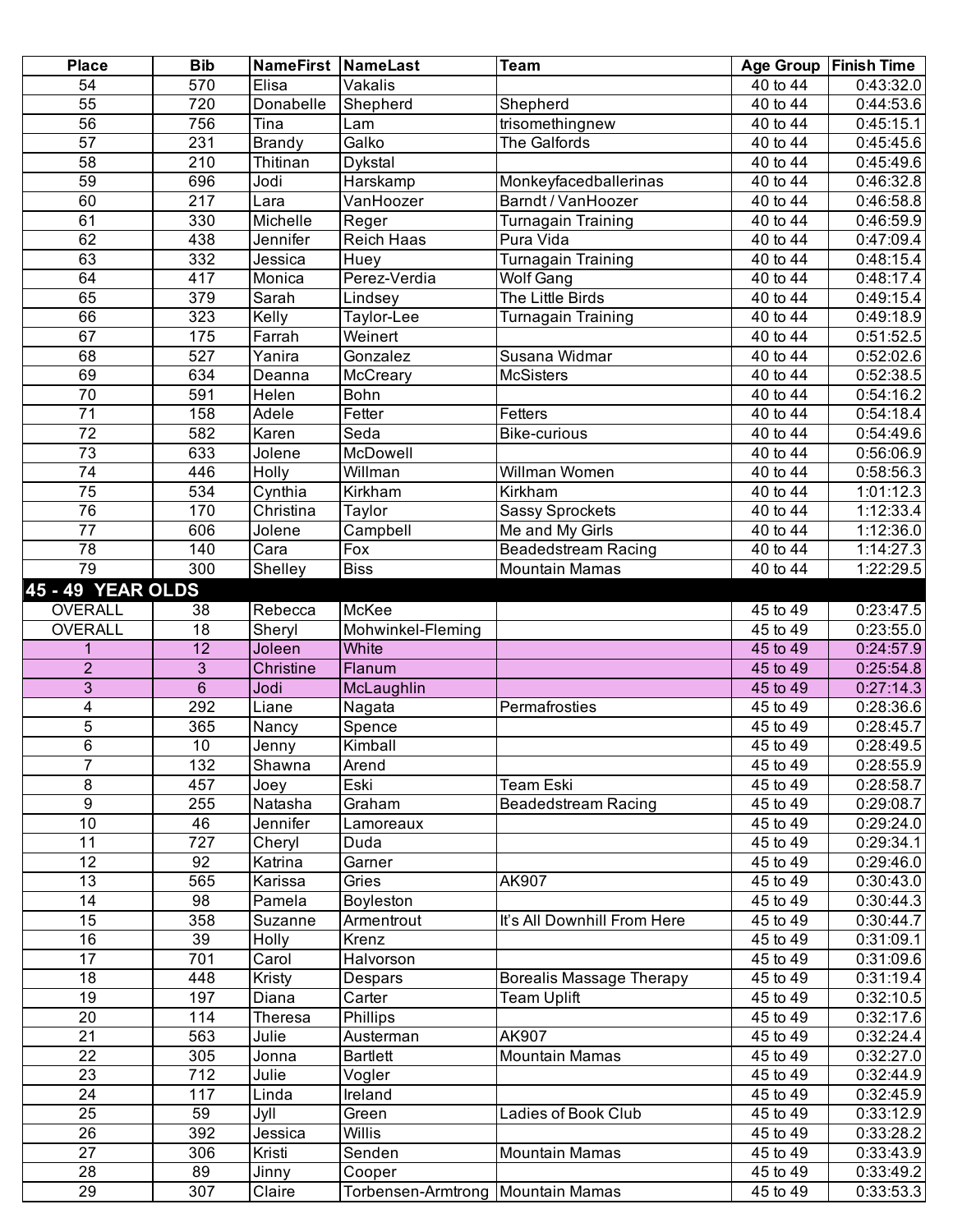| <b>Place</b>             | <b>Bib</b>     | <b>NameFirst NameLast</b> |                | <b>Team</b>                    |                       | Age Group   Finish Time |
|--------------------------|----------------|---------------------------|----------------|--------------------------------|-----------------------|-------------------------|
| 30                       | 498            | Lori                      | Davey          | Vibe                           | $\overline{45}$ to 49 | 0:33:56.3               |
| $\overline{31}$          | 659            | Amy                       | Brumbaugh      | CycleSisters                   | 45 to 49              | 0:33:57.4               |
| $\overline{32}$          | 380            | Kristi                    | Adams          |                                | 45 to 49              | 0:34:26.3               |
| 33                       | 185            | Andrea                    | Toth           | <b>Bennett Girls</b>           | $\overline{45}$ to 49 | 0:35:09.7               |
| 34                       | 742            | Anita                     | Johnson        |                                | 45 to 49              | 0:35:48.4               |
| $\overline{35}$          | 79             | Jennifer                  | Stone          |                                | 45 to 49              | 0:36:00.7               |
| 36                       | 240            | Mandy                     | Andersen       |                                | 45 to 49              | 0:36:20.9               |
| $\overline{37}$          | 338            | Sami                      | Glascott       | <b>Turnagain Training</b>      | 45 to 49              | 0:36:32.5               |
| $\overline{38}$          | 148            | Shannon                   | Oliver         |                                | $\overline{45}$ to 49 | 0:36:40.7               |
| 39                       | 569            | Jen                       | Neuberger      | AK907                          | 45 to 49              | 0:36:59.4               |
| 40                       | 233            | Nichole                   | Gifford        | The Galfords                   | 45 to 49              | 0:37:04.5               |
| 41                       | 626            | Alicia                    | Vernon         |                                | 45 to 49              | 0:37:11.3               |
| $\overline{42}$          | 113            | Carla                     | Erickson       | Body By Nachos                 | 45 to 49              | 0:37:16.7               |
|                          |                |                           |                |                                |                       |                         |
| 43                       | 541            | Becca                     | Valentine      | <b>Colleen Libby</b>           | 45 to 49              | 0:38:07.6               |
| $\overline{44}$          | 281            | Melinda                   | Rathkopf       | Sore Bottoms                   | 45 to 49              | 0:38:20.2               |
| 45                       | 278            | Kimberly                  | <b>Buskirk</b> | Aurora Wild                    | 45 to 49              | 0:38:25.6               |
| 46                       | 349            | Heather                   | Sutherlin      | <b>Turnagain Training</b>      | 45 to 49              | 0:39:19.6               |
| $\overline{47}$          | 694            | Erika                     | <b>Bennett</b> | Monkeyfacedballerinas          | 45 to 49              | 0:39:31.3               |
| 48                       | 459            | $\overline{Calla}$        | Willett        |                                | 45 to 49              | 0:39:48.2               |
| 49                       | 186            | Dana                      | Aasland        | <b>Bennett Girls</b>           | 45 to 49              | 0:40:04.9               |
| 50                       | 410            | Gretchen                  | Klein          | Young                          | 45 to 49              | 0:40:49.0               |
| 51                       | 684            | Yvonne                    | Oren           | Soldotna Sprockettes           | 45 to 49              | 0:41:06.7               |
| 52                       | 658            | Tracey                    | Keaton         | CycleSisters                   | 45 to 49              | 0:41:37.2               |
| 53                       | 528            | Susana                    | Widmar         | Susana Widmar                  | 45 to 49              | 0:42:16.3               |
| 54                       | 464            | Liane                     | Ryan           | <b>Adventure Buddies</b>       | 45 to 49              | 0:42:41.0               |
| 55                       | 127            | Linda                     | Smith          | Smith                          | 45 to 49              | 0:43:39.9               |
| 56                       | 125            | Kellie                    | Merrill        | K <sub>2</sub>                 | 45 to 49              | 0:43:51.1               |
| $\overline{57}$          | 638            | Yulia                     | Baumgartner    | <b>Team Salmon</b>             | 45 to 49              | 0:44:28.6               |
| 58                       | 598            | Tawni                     | Eubank         | <b>Wheelie Tired</b>           | 45 to 49              | 0:44:48.3               |
| 59                       | 311            | Anna                      | <b>Bryant</b>  |                                | 45 to 49              | 0:45:22.7               |
| 60                       | 599            | Shannon                   | Dosko          | <b>Wheelie Tired</b>           | $\overline{45}$ to 49 | 0:45:35.0               |
| 61                       | 390            | Arianna                   | Humphrey       | Humphrey / Kutyba              | $\overline{45}$ to 49 | 0:45:40.2               |
| 62                       | 494            | Renae                     | Sather         | Capable Crew                   | 45 to 49              | 0:45:55.5               |
| 63                       | 576            | Polly                     | <b>Divens</b>  | Maserati Mamas                 | 45 to 49              | 0:46:17.4               |
| 64                       | 116            | Ansley                    | Carter         |                                | 45 to 49              | 0:46:20.1               |
| 65                       | 542            | Rosetta                   | Alcantra       |                                | 45 to 49              | 0:46:33.0               |
| 66                       | 369            | Kate                      | Abbott         | <b>Team Sloth</b>              | 45 to 49              | 0:46:38.7               |
| 67                       | 617            | Jocelyn                   | Smith          | <b>CDN Girls</b>               | 45 to 49              | 0:46:41.3               |
| 68                       | 282            | Marie                     | Westphal       | Sore Bottoms                   | 45 to 49              | 0:46:49.7               |
| 69                       | 284            | Janet                     | Shelley        | Sore bottoms                   | 45 to 49              | 0:47:04.3               |
| 70                       | 198            | Angie                     | Schleyer       | <b>Team Uplift</b>             | 45 to 49              | 0:47:46.6               |
| $\overline{71}$          | 646            | Julie                     | Tisdale        |                                | 45 to 49              | 0:49:02.9               |
| $\overline{72}$          | 692            | Maria                     | Klein          | Monkeyfacedballerinas          | 45 to 49              | 0:49:22.6               |
| 73                       | 620            | Kimberly                  | Chaitoff       | Lake Hood                      | 45 to 49              | 0:50:42.6               |
| 74                       | 758            | Pheng                     | Scott          | trisomethingnew                | 45 to 49              | 0:52:57.5               |
| $\overline{75}$          | 473            | Lynne                     | Farrington     | Spin Sistas                    | 45 to 49              | 0:53:19.9               |
| 76                       | 639            | Zaynab                    | Falconer       | Team Salmon                    | 45 to 49              | 0:53:22.2               |
| $\overline{77}$          | 615            | Julie                     | Witmer         | pedaling pandas                | 45 to 49              | 0:54:30.8               |
|                          |                |                           |                |                                |                       |                         |
| 78                       | 736            | Jana                      | Church         | <b>Team Church</b>             | 45 to 49              | 0:55:17.7               |
| 79                       | 487            | Allison                   | Little         | <b>Rock N Roll Unicorns</b>    | 45 to 49              | 0:55:19.4               |
| 80                       | 730            | Heather                   | Marshburn      |                                | 45 to 49              | 0:56:55.2               |
| 81                       | 96             | Jeanie                    | Farley         |                                | 45 to 49              | 1:01:48.3               |
| 82                       | 561            | Lisa                      | Eyler          | Wildflowers                    | 45 to 49              | 1:05:31.3               |
| $\overline{83}$          | 698            | Kathy                     | Linder         | Kathy Linder / Tracey Peterson | 45 to 49              | 1:14:27.3               |
| <b>50 - 54 YEAR OLDS</b> |                |                           |                |                                |                       |                         |
|                          | 37             | <b>Danelle</b>            | Winn           |                                | 50 to 54              | 0:25:40.6               |
| $\overline{c}$           | 9              | Rose                      | Garner         |                                | 50 to 54              | 0:26:08.9               |
| $\overline{3}$           | $\overline{5}$ | <b>Dianne</b>             | Prince         |                                | 50 to 54              | 0:27:22.1               |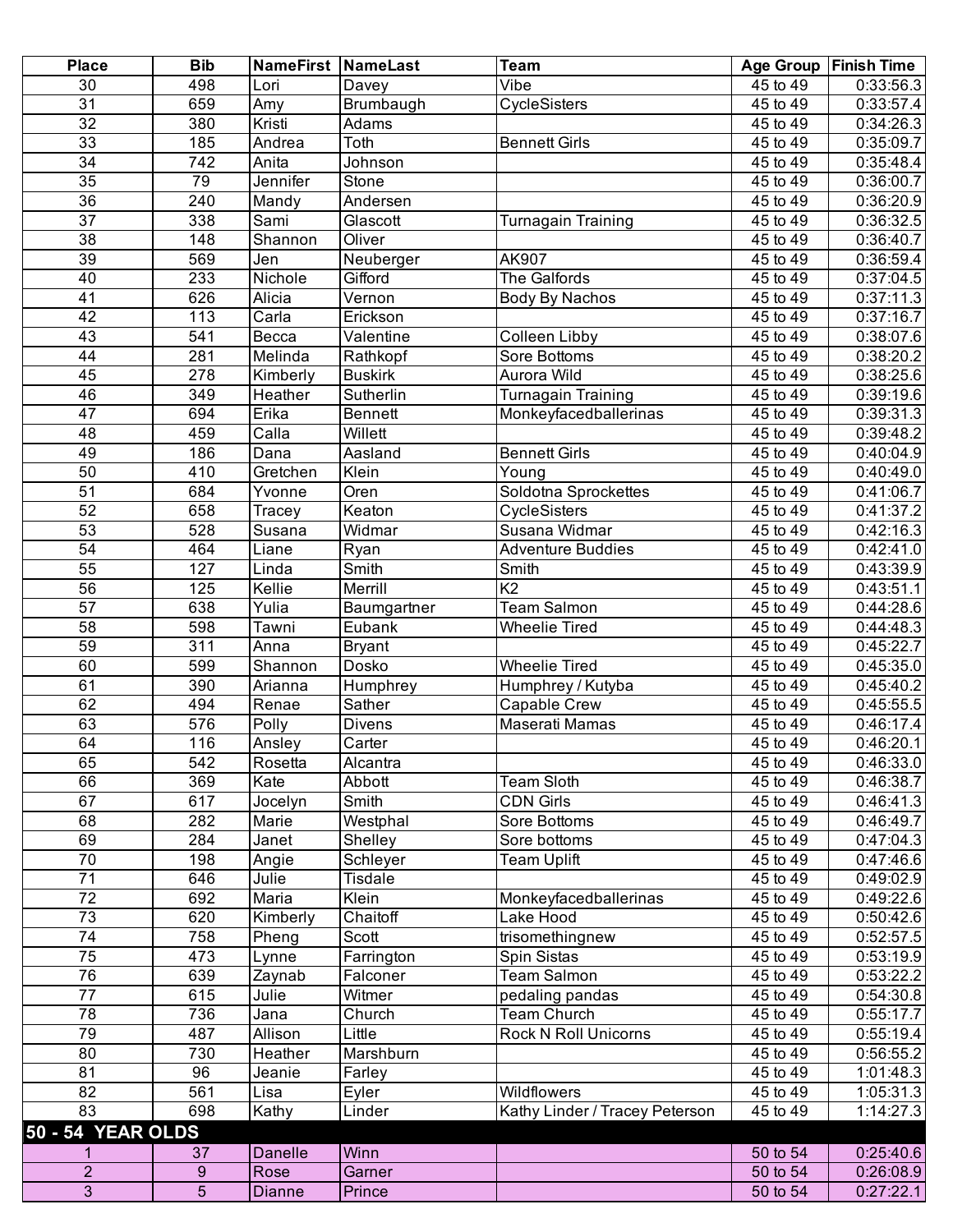| <b>Place</b>      | <b>Bib</b>      | <b>NameFirst NameLast</b> |                  | <b>Team</b>                       |                                    | Age Group   Finish Time |
|-------------------|-----------------|---------------------------|------------------|-----------------------------------|------------------------------------|-------------------------|
| 4                 | 25              | <b>Heathers</b>           | Dekalb           |                                   | 50 to 54                           | 0:28:00.1               |
| 5                 | 57              | Tanya                     | Kirk             | Ladies of Book Club               | 50 to 54                           | 0:28:04.3               |
| $\overline{6}$    | $\overline{55}$ | Christine                 | Kramer           | <b>Ladies of Book Club</b>        | 50 to 54                           | 0:29:29.9               |
| $\overline{7}$    | 109             | Kimberly                  | Verreydt         | <b>Advanced Body Solutions</b>    | 50 to 54                           | 0:29:33.2               |
| 8                 | 30              | Stacy                     | Steinberg        |                                   | 50 to 54                           | 0:30:27.6               |
| $\overline{9}$    | $\overline{73}$ | Susanne                   | Fleek-Green      |                                   | 50 to 54                           | 0:30:42.5               |
| 10                | 657             | Lori                      | Guyer            | CycleSisters                      | 50 to 54                           | 0:30:53.7               |
| 11                | 602             | Tami                      | Graff            |                                   | 50 to 54                           | 0:30:55.6               |
| 12                | 298             | Julie                     | Merrill          | Permafrosties                     | 50 to 54                           | 0:31:27.7               |
| $\overline{13}$   | 532             | Kris                      | Miller           | <b>Girdwood Girls Gone Biking</b> | 50 to 54                           | 0:31:35.3               |
| $\overline{14}$   | 402             | Dawn                      | Carmichael       |                                   | 50 to 54                           | 0:32:05.9               |
| $\overline{15}$   | 708             | Teresa                    | <b>Sellers</b>   | Let Every Woman Know              | $\overline{50}$ to $\overline{54}$ | 0:32:47.9               |
| 16                | 469             | Rosemary                  | Austin           | Alaska Dirt Divas                 | $\overline{50}$ to $\overline{54}$ | 0:33:15.7               |
| $\overline{17}$   | 262             | Laura                     | Foster           | <b>Beadedstream Racing</b>        | 50 to 54                           | 0:33:30.4               |
| 18                | 60              | Tami                      | Vania            | Jyll green                        | 50 to 54                           | 0:33:30.8               |
| $\overline{19}$   | 61              | Bronwyn                   | Haynes           | <b>Team Shazam</b>                | 50 to 54                           | 0:33:32.5               |
| $\overline{20}$   | 203             | Cheri                     | Cubbison         |                                   | 50 to 54                           | 0:34:39.6               |
| $\overline{21}$   | 191             | Sasha                     | Prewitt          |                                   | 50 to 54                           | 0:34:48.7               |
| $\overline{22}$   | 496             | Sheila                    | Swanson          |                                   | 50 to 54                           | 0:35:02.7               |
| $\overline{23}$   | 568             | Nancy                     | Kragt            | AK907                             | 50 to 54                           | 0:35:12.2               |
| $\overline{24}$   | 64              | Traci                     | <b>Bradford</b>  | <b>Team Shazam</b>                | $\overline{50}$ to $54$            | 0:35:23.9               |
| $\overline{25}$   | 507             | Melissa                   | Holder           |                                   | 50 to 54                           | 0:35:40.0               |
| 26                | 151             | Catherine                 | Coon             |                                   | 50 to 54                           | 0:35:57.0               |
| $\overline{27}$   | 103             | Lisa                      | Gray             |                                   | 50 to 54                           | 0:36:01.4               |
| $\overline{28}$   | 523             | Kelly                     | Parsons          | <b>Wbc Bikers</b>                 | 50 to 54                           | 0:36:02.6               |
| 29                | 29              | Lora                      | Jorgensen        |                                   | 50 to 54                           | 0:36:06.7               |
| 30                | 237             | Lara                      | Wayt             | Laura Potter                      | 50 to 54                           | 0:36:08.7               |
| 31                | 52              | Lisa                      | Tibbo            |                                   | 50 to 54                           | 0:36:10.1               |
| $\overline{32}$   | 495             | Linda                     | Remaley          |                                   | 50 to 54                           | 0:36:25.5               |
| 33                | 154             | Julee                     | Farley           |                                   | 50 to 54                           | 0:36:51.8               |
| 34                | 143             | Tammy                     | Morton           |                                   | 50 to 54                           | 0:36:53.1               |
| $\overline{35}$   | 101             | $E$ lisa                  | Samuelson        |                                   | 50 to 54                           | 0:37:24.5               |
| 36                | 261             | Katerina                  | Wessels          | <b>Beadedstream Racing</b>        | 50 to 54                           | 0:37:52.4               |
| $\overline{37}$   | 400             | Joanna                    | Lusk             |                                   | 50 to 54                           | 0:38:08.1               |
| $\overline{38}$   | 93              | Caye                      | Moberg           |                                   | 50 to 54                           | 0:39:12.8               |
| $\overline{39}$   | 279             | Lauri                     | Lingafelt        |                                   | 50 to 54                           | 0:40:01.3               |
| 40                | 205             | Sherrille                 | Van Horn         | Dragonfly gals                    | 50 to 54                           | 0:40:21.5               |
| 41                | 651             | Lorna                     | Collins          | Fit2win                           | 50 to 54                           | 0:40:39.0               |
| $\overline{42}$   | 182             | Pamela                    | Post             | P&D                               | 50 to 54                           | 0:40:59.4               |
| 43                | 716             | Katy                      | Cross            |                                   | $\overline{50}$ to 54              | 0:41:01.4               |
| 44                | 354             | <b>Ruth</b>               | Kroona           | It's All Downhill From Here       | 50 to 54                           | 0:41:09.0               |
| 45                | 435             | <b>Diane</b>              | <b>Brewer</b>    |                                   | 50 to 54                           | 0:41:34.7               |
| 46                | 635             | Karen                     | McCreary         | <b>McSisters</b>                  | 50 to 54                           | 0:41:40.6               |
| $\overline{47}$   | 647             | Maryann                   | Kniffen          |                                   | 50 to 54                           | 0:41:45.4               |
| 48                | 553             | <b>Betsy</b>              | <b>McKitick</b>  |                                   | 50 to 54                           | 0:42:02.0               |
| 49                | 622             | Angie                     | Jensen           | Lake Hood                         | 50 to 54                           | 0:42:22.5               |
| 50                | 577             | Sabrina                   | Willis           | Maserati Mamas                    | 50 to 54                           | 0:43:12.2               |
| $\overline{51}$   | 236             | Laura                     | Potter           |                                   | 50 to 54                           | 0:44:00.3               |
| 52                | 391             | <b>Beth</b>               |                  |                                   | 50 to 54                           | 0:44:47.9               |
| 53                |                 |                           | Kutyba           | Humphrey / Kutyba                 |                                    |                         |
| 54                | 757             | Denise<br>Erin            | Wright<br>Knotek | trisomethingnew<br>Maserati Mamas | 50 to 54                           | 0:45:55.7               |
|                   | 575             |                           |                  |                                   | 50 to 54                           | 0:46:41.5               |
| 55                | 629             | <b>Helen</b>              | Strackeljahn     | Body By Nachos                    | 50 to 54                           | 0:47:19.1               |
| 56                | 713             | Karin                     | Johnson          |                                   | 50 to 54                           | 0:50:32.9               |
| 57                | 286             | Janet                     | Curran           | Anchorage Rowing Association      | 50 to 54                           | 0:52:11.9               |
| 58                | 610             | Felicia                   | <b>Dock</b>      |                                   | 50 to 54                           | 0:53:37.7               |
| 59                | 398             | Darbe                     | Lopez            | Wheelie Awesome at 57             | $\overline{50}$ to 54              | 0:56:01.7               |
| 55 - 59 YEAR OLDS |                 |                           |                  |                                   |                                    |                         |
| 1                 | 596             | Jackie                    | Minge            | Feenstra                          | 55 to 59                           | 0:27:03.2               |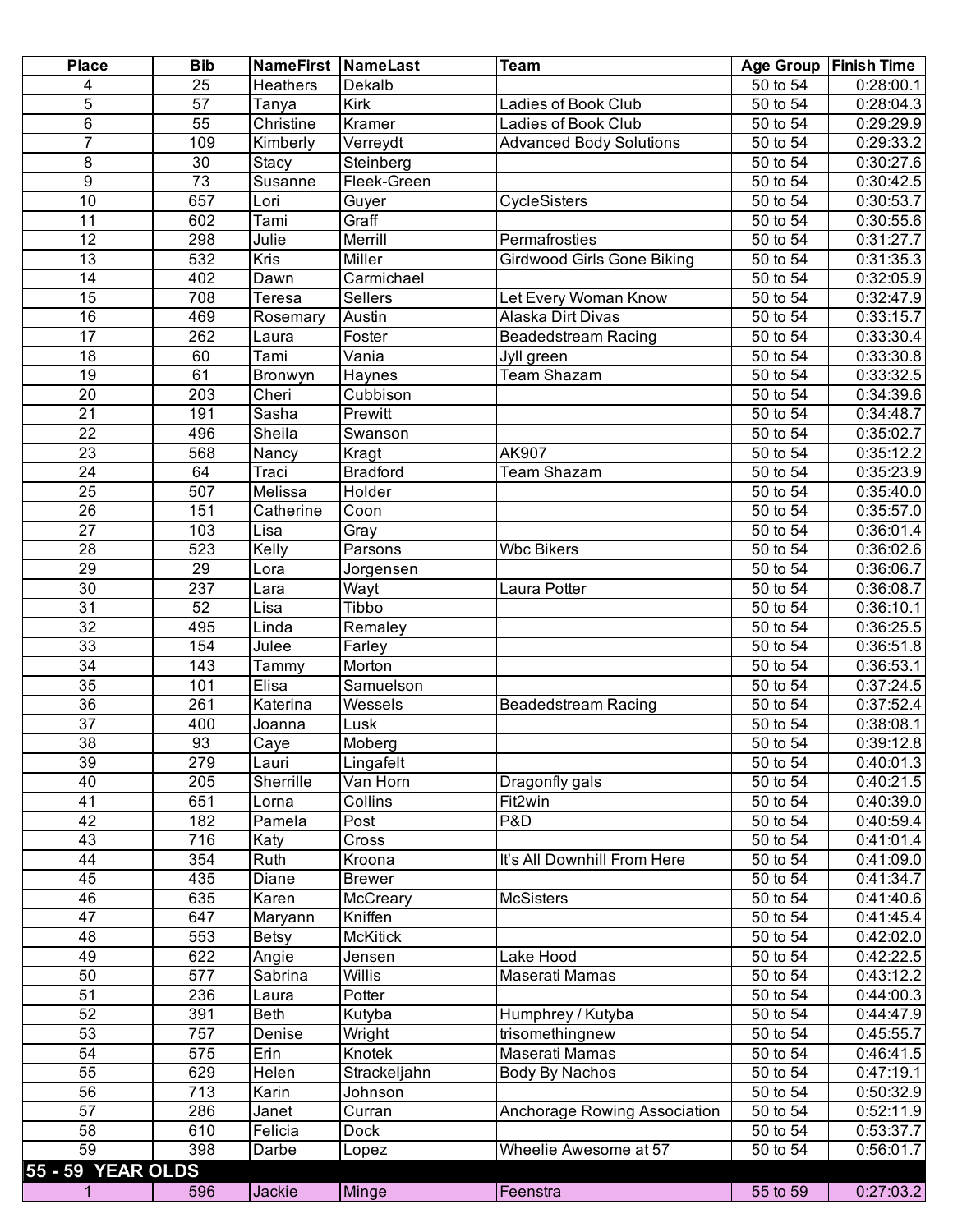| <b>Place</b>            | <b>Bib</b> | <b>NameFirst NameLast</b>   |                  | Team                              | <b>Age Group</b>      | <b>Finish Time</b> |
|-------------------------|------------|-----------------------------|------------------|-----------------------------------|-----------------------|--------------------|
| $\overline{2}$          | 449        | <b>Debbie</b>               | <b>Boots</b>     | <b>Borealis Massage Therapy</b>   | 55 to 59              | 0:29:03.5          |
| 3                       | 452        | Debora                      | <b>Summers</b>   | Bellingham or Bust!               | 55 to 59              | 0:29:11.3          |
| $\overline{\mathbf{4}}$ | 150        | Mona                        | <b>Bremont</b>   |                                   | 55 to 59              | 0:29:22.2          |
| 5                       | 460        | Pam                         | Tittle           |                                   | 55 to 59              | 0:29:37.9          |
| 6                       | 536        | Joanna                      | Reast            | <b>Team Reast</b>                 | 55 to 59              | 0:30:11.6          |
| $\overline{7}$          | 248        | Nelda                       | Dodge            | Kari Brookover / Nelda Dodge      | 55 to 59              | 0:32:30.2          |
| 8                       | 33         | Kathy                       | Seybert          |                                   | 55 to 59              | 0:32:39.1          |
| 9                       | 200        | $\overline{C}$ indy         | Freistone        | <b>Feisty Freistones</b>          | 55 to 59              | 0:32:58.6          |
| 10                      | 637        | Jennifer                    | Tabor            | See special request above         | 55 to 59              | 0:33:06.4          |
| $\overline{11}$         | 557        | Sue                         | Sheard           | Darwin's Theory                   | 55 to 59              | 0:33:29.3          |
| $\overline{12}$         | 81         | Jackie                      | Cason            |                                   | 55 to 59              | 0:33:45.0          |
| 13                      | 295        | Tricia                      | Perkins          | Permafrosties                     | 55 to 59              | 0:33:47.8          |
| $\overline{14}$         | 346        | <b>Helen</b>                | Carroll          | Turnagain Training                | 55 to 59              | 0:34:20.2          |
| $\overline{15}$         | 677        | $\overline{\text{Char}}$ la | Lee              |                                   | 55 to 59              | 0:34:26.6          |
| 16                      | 531        | Maggie                      | Donnelly         | <b>Girdwood Girls Gone Biking</b> | 55 to 59              | 0:35:02.7          |
| $\overline{17}$         | 447        | Toni                        | Swearingen       |                                   | 55 to 59              | 0:35:13.3          |
| 18                      | 65         | Megan                       | Norgaard         | Team Shazam                       | 55 to 59              | 0:35:22.1          |
| 19                      | 465        | Mary                        | Hacker           |                                   | 55 to 59              | 0:36:38.3          |
| $\overline{20}$         | 249        | Kari                        | Brookover        | Kari Brookover / Nelda Dodge      | 55 to 59              | 0:37:16.5          |
| $\overline{21}$         | 467        | Mary                        | Mills            |                                   | 55 to 59              | 0:37:35.6          |
| $\overline{22}$         | 291        | Karen                       | <b>Divelbiss</b> | Permafrosties                     | 55 to 59              | 0:37:49.7          |
| $\overline{23}$         | 310        | Phillipia                   | Holness          |                                   | 55 to 59              | 0:37:58.6          |
| $\overline{24}$         | 470        | Carlene                     | Van Tol          | Alaska Dirt Divas                 | 55 to 59              | 0:38:32.2          |
| $\overline{25}$         | 752        | Melanie                     | Clark            |                                   | 55 to 59              | 0:38:35.4          |
| $\overline{26}$         | 396        | Gail                        | Hoefler          | Wheelie Awesome at 57             | $\overline{55}$ to 59 | 0:38:55.0          |
| $\overline{27}$         | 411        | Christina                   | Young            | Young                             | $\overline{55}$ to 59 | 0:39:16.2          |
| $\overline{28}$         | 621        | Gail                        | Rust             | Lake Hood                         | 55 to 59              | 0:39:40.7          |
| 29                      | 477        | Deborah                     | Warner           | <b>Toddladies</b>                 | 55 to 59              | 0:39:48.0          |
| $\overline{30}$         | 655        | Amy                         | Orange-Posma     | <b>Tribe Uprofen</b>              | 55 to 59              | 0:40:03.4          |
| $\overline{31}$         | 519        | Kathleen                    | Judy             |                                   | 55 to 59              | 0:40:52.1          |
| $\overline{32}$         | 428        | $\overline{C}$ ynthia       | Price            |                                   | $\overline{55}$ to 59 | 0:41:28.1          |
| 33                      | 362        | Gail                        | Thompson         |                                   | 55 to 59              | 0:41:48.1          |
| $\overline{34}$         | 488        | Sue                         | Looney           |                                   | 55 to 59              | 0:41:59.7          |
| $\overline{35}$         | 308        | Karen                       | LaMay            | LaSap                             | 55 to 59              | 0:42:14.9          |
| 36                      | 711        | Jean                        | Moran            | Let Every Woman Know              | 55 to 59              | 0:42:29.6          |
| 37                      | 484        | LuAnn                       | Piccard          | <b>Piccard ladies</b>             | 55 to 59              | 0:43:45.9          |
| 38                      | 631        | Sharon                      | Holland          |                                   | 55 to 59              | 0:43:52.4          |
| 39                      | 512        | Kristine                    | Kincaid          | Kristina's biking buddies         | 55 to 59              | 0:44:05.1          |
| 40                      | 715        | Sandi                       | Fredrickson      |                                   | 55 to 59              | 0:45:38.5          |
| 41                      | 174        | Lee                         | Miller           |                                   | 55 to 59              | 0:46:04.2          |
| 42                      | 429        | Debbi                       | Heinen           |                                   | 55 to 59              | 0:46:12.6          |
| 43                      | 183        | Debbie                      | Mihelich         | <b>D&amp;P</b>                    | 55 to 59              | 0:46:44.2          |
| 44                      | 399        | Michelle                    | Garner           | Wheelie Awesome at 57             | 55 to 59              | 0:47:18.4          |
| 45                      | 491        | Kathleen                    | Adams            | Capable Crew                      | 55 to 59              | 0:47:35.0          |
| 46                      | 397        | Jolene                      | Hotho            | Wheelie Awesome at 57             | 55 to 59              | 0:47:55.3          |
| 47                      | 762        | Tammy                       | Sterrett         | <b>Team Sweet</b>                 | 55 to 59              | 0:49:02.8          |
| 48                      | 160        | Mary                        | Janis            | <b>AKChicks</b>                   | $\overline{55}$ to 59 | 0:49:25.2          |
| 49                      | 516        | Carol ann                   | Willard          | Team Meg                          | 55 to 59              | 0:51:30.9          |
| 50                      | 517        | Cindi                       | Parsons          | Team Meg                          | 55 to 59              | 0:53:22.4          |
| 51                      | 511        | Barbara                     | Kagerer          | Kristina's Biking Buddies         | 55 to 59              | 0:55:59.8          |
| 52                      | 442        | Cathy                       | Llaneza          | Llaneza / Simonson                | 55 to 59              | 1:06:43.6          |
| 53                      | 725        | Alicia                      | Aho              |                                   | 55 to 59              | 1:11:47.8          |
| 60-64 YEAR OLDS         |            |                             |                  |                                   |                       |                    |
| <b>OVERALL</b>          | 20         | Sheryl                      | Loan             |                                   | 60 to 64              | 0:23:51.8          |
| 1                       | 1          | <b>Trish</b>                | Jenkins          |                                   | 60 to 64              | 0:28:41.7          |
| $\overline{2}$          | 244        | <b>Mary</b>                 | Cox              | <b>Hockey Divas</b>               | 60 to 64              | 0:29:54.9          |
| $\mathbf{3}$            | 32         | Cindy                       | Cooper           |                                   | 60 to 64              | 0:30:21.9          |
| 4                       | 63         | Mary                        | Krysinski        | Team shazam                       | 60 to 64              | 0:30:24.2          |
|                         |            |                             |                  |                                   |                       |                    |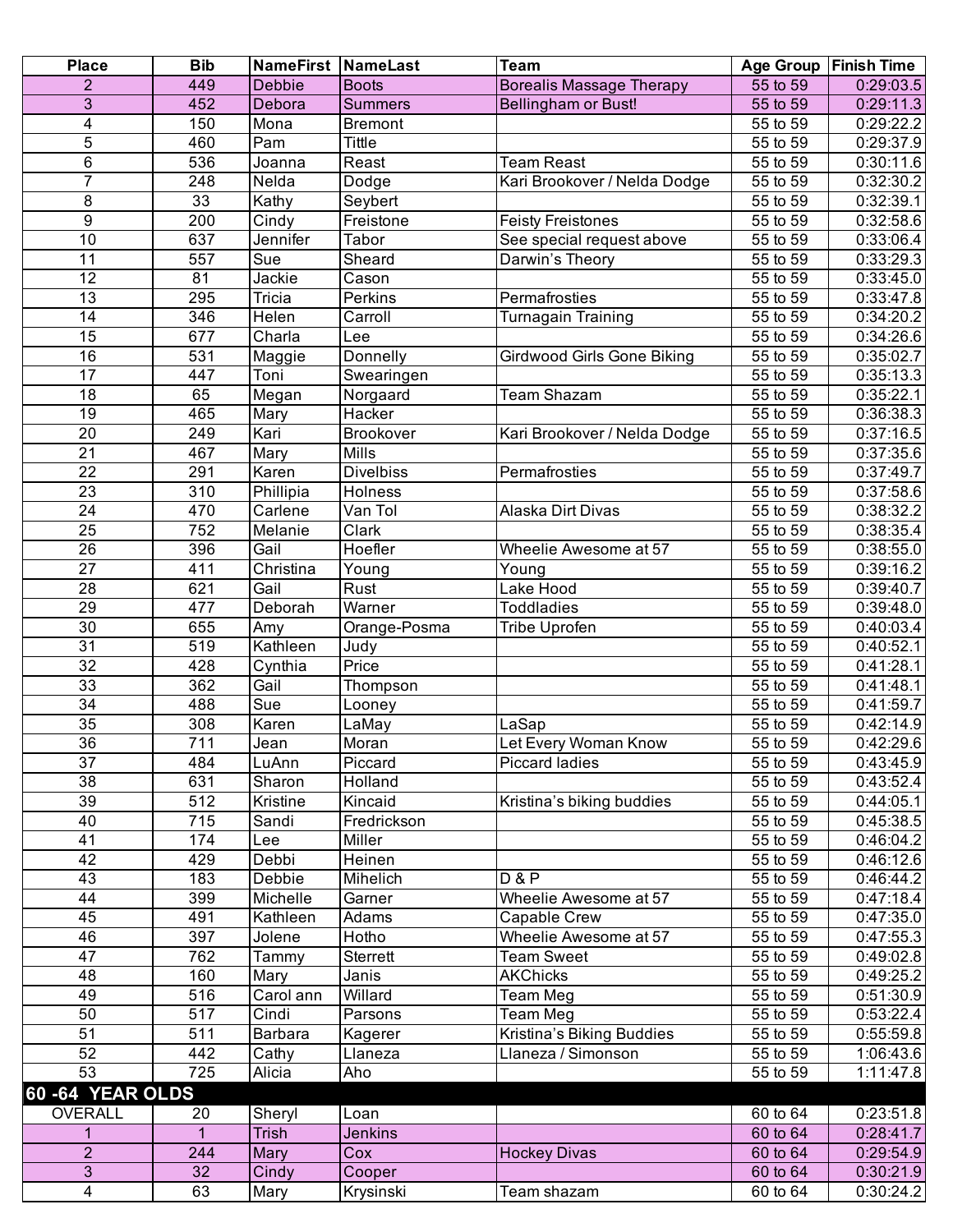| <b>Place</b>             | <b>Bib</b>       | <b>NameFirst NameLast</b> |                   | <b>Team</b>                |                       | Age Group   Finish Time |
|--------------------------|------------------|---------------------------|-------------------|----------------------------|-----------------------|-------------------------|
| 5                        | 147              | <b>Bonnie</b>             | Wanat             |                            | 60 to 64              | 0:31:01.6               |
| 6                        | 66               | Joan                      | Darnell           |                            | 60 to 64              | 0:31:55.3               |
| $\overline{7}$           | 225              | Robin                     | Cope              |                            | 60 to 64              | 0:32:01.1               |
| 8                        | 194              | Sue                       | Parry             | <b>Beadedstream Racing</b> | 60 to 64              | 0:32:12.3               |
| $\overline{9}$           | 366              | Kerry                     | Reardon           |                            | 60 to 64              | 0:32:51.9               |
| $\overline{10}$          | 268              | Debra                     | Kinn              | <b>Beadedstream Racing</b> | 60 to 64              | 0:33:16.9               |
| 11                       | 176              | Janet                     | Jacob             |                            | 60 to 64              | 0:33:42.7               |
| $\overline{12}$          | 468              | Gloria                    | Menzel            | Alaska Dirt Divas          | 60 to 64              | 0:34:11.8               |
| $\overline{13}$          | 280              | Maureen                   | Haggblom          | Sore Bottoms               | 60 to 64              | 0:34:50.5               |
| $\overline{14}$          | 156              | Gloria                    | Reyes             |                            | 60 to 64              | 0:34:55.5               |
| $\overline{15}$          | 394              | Kathy                     | Keck              | Wheelie Awesome at 57      | 60 to 64              | 0:36:34.2               |
| 16                       | 313              | Karen                     | Cushman           |                            | 60 to 64              | 0:37:33.1               |
| 17                       | 529              | Katherine                 | Faryniarz         |                            | 60 to 64              | 0:38:21.9               |
| 18                       | 678              | Celia                     | Rozen             |                            | $\overline{60}$ to 64 | 0:38:43.6               |
| $\overline{19}$          | 649              | Laura                     | Burzinski         | Fit2Win                    | 60 to 64              | 0:39:04.4               |
| 20                       | 138              | Leslie                    | Dean              |                            | $\frac{1}{60}$ to 64  | 0:39:23.8               |
| 21                       | 31               | Sandra                    | Lee               |                            | 60 to 64              | 0:39:37.1               |
| $\overline{22}$          | 686              | Rosa                      | Guerra            |                            | 60 to 64              | 0:39:45.2               |
| $\overline{23}$          | 253              | Jeanine                   | Huston            |                            | 60 to 64              | 0:39:45.3               |
| $\overline{24}$          | $\overline{372}$ | Joani                     | Welch             | Gal Pals                   | 60 to 64              | 0:40:05.7               |
| $\overline{25}$          | 702              | Judy                      | Krier             | Whose Idea Was This?       | 60 to 64              | 0:41:27.5               |
| $\overline{26}$          | 395              | Cheryl                    | Hannon            | Wheelie Awesome At 57      | 60 to 64              | 0:41:51.1               |
| $\overline{27}$          | 481              | Gail                      | Heineman          |                            | 60 to 64              | 0:42:02.1               |
| $\overline{28}$          | 122              | Mary                      | Waltz             |                            | 60 to 64              | 0:43:52.3               |
| 29                       | 287              | Mindy                     | Meyn              | Two Wheeled Wonders        | 60 to 64              | 0:45:31.2               |
| 30                       | 521              | Doreen                    | Beech             | <b>Wbc Bikers</b>          | 60 to 64              | 0:46:21.8               |
| 31                       | 181              | Tina                      | Tomsen            |                            | 60 to 64              | 0:46:24.5               |
| $\overline{32}$          | 220              | Sherri                    | Douglas           | <b>Tullip Trotters</b>     | 60 to 64              | 0.47:04.6               |
| 33                       | 326              | JoAnne                    | <b>Beckes</b>     | <b>Turnagain Training</b>  | 60 to 64              | 0:47:46.0               |
| 34                       | 476              | Julie                     | Leonard           | Spin Sistas                | 60 to 64              | 0:51:27.0               |
| 35                       | 229              | Monica                    | <b>Mills</b>      |                            | 60 to 64              | 0:57:10.8               |
| 36                       | 704              | Mary                      | Cocklan-Vendl     |                            | 60 to 64              | 0:57:47.4               |
| 65 - 69 YEAR OLDS        |                  |                           |                   |                            |                       |                         |
| 1                        | 36               | Lesley                    | Yamauchi          |                            | 65 to 69              | 0:29:29.3               |
| $\overline{2}$           | 656              | Sarah                     | Kleedehn          | <b>Tribe Uprofen</b>       | 65 to 69              | 0:34:44.1               |
| 3                        | 440              | <b>Barbara</b>            | Caldwell          | <b>Caldwell Ladies</b>     | 65 to 69              | 0:35:51.0               |
|                          | 690              |                           | Arend             |                            | 65 to 69              | 0:35:51.6               |
| 4<br>5                   | 21               | Maggi<br>Terry            | Slaven            |                            | 65 to 69              | 0:36:12.8               |
| 6                        | 513              | Katherine                 | O'Grady           | Kristina's Biking Buddies  | 65 to 69              | 0:38:03.5               |
| $\overline{7}$           | 270              | <b>Beth</b>               | <b>Baker</b>      | Shazam                     | 65 to 69              | 0:38:05.9               |
| 8                        | 751              | Kate                      | Nixon             |                            | $65$ to 69            | 0:38:53.3               |
| $\boldsymbol{9}$         | 454              | Shirley                   | Pittz             |                            | 65 to 69              | 0:39:00.2               |
| 10                       | 724              |                           | Molitor           | Trailside walkers          | 65 to 69              | 0:39:08.3               |
| 11                       | 241              | Jeanne<br>Kathleen        | Haslett           | <b>Hockey Divas</b>        | 65 to 69              | 0:39:36.9               |
| $\overline{12}$          | 377              | Trula                     | Acena             | <b>Gal Pals</b>            | 65 to 69              | 0:41:08.6               |
| $\overline{13}$          | 188              | Carol Silva               | Carol Silva       |                            | 65 to 69              |                         |
|                          |                  |                           |                   |                            |                       | 0:41:25.2               |
| 14                       | 480              | Helen                     | Hamner            |                            | 65 to 69              | 0:41:31.0               |
| $\overline{15}$          | 374              | Karen                     | McMaster-Skogstad | <b>Gal Pals</b>            | 65 to 69              | 0:41:39.4               |
| 16                       | 133              | Vera                      | Hershey           |                            | 65 to 69              | 0:42:19.9               |
| 17                       | 520              | Marlene                   | Kroon             | <b>Wbc Bikers</b>          | 65 to 69              | 0:42:51.7               |
| 18                       | 710              | Jean                      | Able              | Let Every Woman Know       | 65 to 69              | 0:47:52.4               |
| 19                       | 221              | Marcia                    | Honea             | <b>Tullip Trotters</b>     | 65 to 69              | 0:54:54.8               |
| $\overline{20}$          | 419              | Cheryl                    | <b>Tope</b>       |                            | 65 to 69              | 1:03:53.8               |
| <b>70 - 74 YEAR OLDS</b> |                  |                           |                   |                            |                       |                         |
|                          | 173              | Patricia                  | O'Gorman          |                            | 70 to 74              | 0:37:31.8               |
| $\overline{2}$           | 466              | Karla                     | Kolash            |                            | 70 to 74              | 0:38:19.8               |
| 3                        | 144              | Jeanne                    | Fischer           |                            | 70 to 74              | 0:38:50.1               |